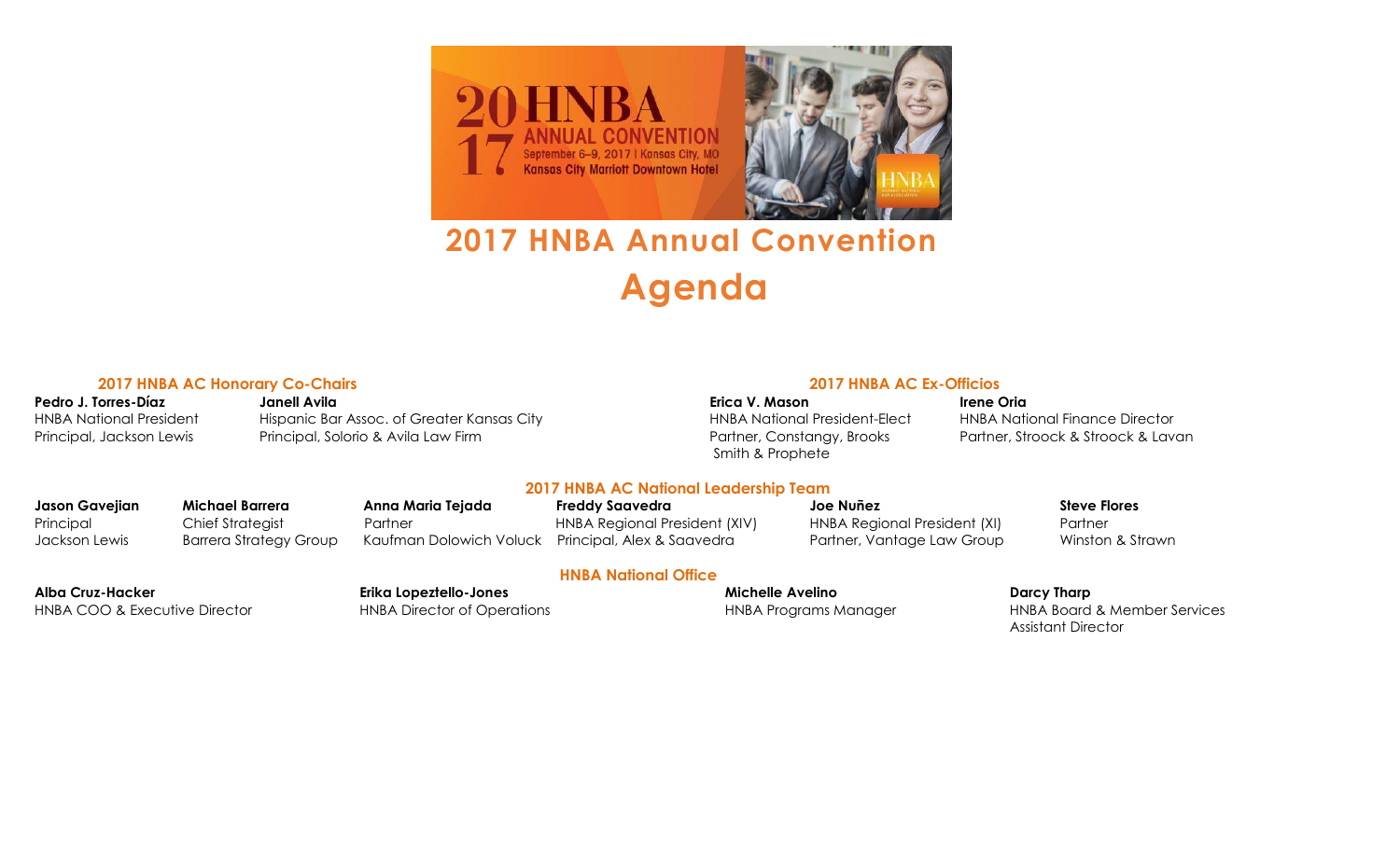| Wednesday, September 6, 2017                                                                                                                              |                                                                              |                                                                        |  |  |
|-----------------------------------------------------------------------------------------------------------------------------------------------------------|------------------------------------------------------------------------------|------------------------------------------------------------------------|--|--|
| HNBA Latina Leadership Academy - Track I   9:00 am - 5:00 pm                                                                                              | HNBA/NACD Corporate Board Training - Track II   12:00pm - 5:00pm             | HNBA LGBT Summit - Track III   12:00 pm - 5:00 pm                      |  |  |
| Presented by HNBA Latina Commission   Sponsor: Walmart                                                                                                    | Presented by National Association of Corporate Directors                     | Presented by HNBA LGBT Division   Sponsors: Verizon & Seyfarth         |  |  |
| * Application and registration for this program is closed                                                                                                 | Sponsor: Kansas City Power & Light Company                                   |                                                                        |  |  |
|                                                                                                                                                           | * Requires pre-registration                                                  | 12:00 pm - 12:30 pm Check-in and Lunch                                 |  |  |
| $8:00$ am $-9:00$ am Check-in and breakfast                                                                                                               |                                                                              |                                                                        |  |  |
|                                                                                                                                                           | 12:00 pm $-$ 12:30 pm <b>Lunch</b>                                           | 12:30 pm - 1:30 pm Leveraging Relationships for Professional           |  |  |
| 9:00 am $-$ 10:00 pm & 10:15 am $-$ 11:45 am Applying A Grit and Growth                                                                                   |                                                                              | Development: The workshop focuses on leveraging involvement            |  |  |
| <b>Mindset:</b> Based on the American Bar Association's "Grit and Growth                                                                                  | 12:30 pm - 1:30 pm The Big Picture: Directorship in the Current              | with diverse bar organizations to increase professional visibility and |  |  |
| Mindset" Program, this session provides useful insight and skills on how                                                                                  | Environment: A variety of internal and external factors impact and shape     | enhance relationship building skills. It is appropriate for attorneys  |  |  |
| Latina attorneys' attitudes and behaviors about their own abilities and                                                                                   | the individual responsibilities of directors in the boardroom today, as well | in all practices.                                                      |  |  |
| potential affect career outcomes even more so than intelligence, raw talent                                                                               | as impact the board's overall oversight responsibilities. This introductory  |                                                                        |  |  |
| and other "fixed" attributes. During this program, participants will learn                                                                                | session explores these factors, how the current environment impacts          | <b>Moderator</b>                                                       |  |  |
| about the Girt & Growth mindset, develop basic skills to address professiona                                                                              | directors and management responsibilities, and the board's vital roles       | Laura Maechtlen                                                        |  |  |
| challenges, and engage in interactive case studies where these skills can be                                                                              | within companies and organizations across the public, private, family-       | Partner                                                                |  |  |
| applied.                                                                                                                                                  | owned, and non-for-profit sectors.                                           | Seyfarth Shaw LLP                                                      |  |  |
|                                                                                                                                                           |                                                                              | San Francisco, CA                                                      |  |  |
| <b>Moderator</b>                                                                                                                                          | 1:30 pm - 2:30 pm Directorship 101: What exactly are a board's               |                                                                        |  |  |
| Aracely Muñoz                                                                                                                                             | oversight responsibilities, and what is the relationship of the board to     | <b>Panelists</b>                                                       |  |  |
| <b>Special Counsel</b>                                                                                                                                    | management? What does it mean to be a strategic asset board? It takes the    | Katie Barnard                                                          |  |  |
| Center for Reproductive Rights                                                                                                                            | right mix of skills, expertise, and perspectives around the boardroom table  | <b>Chief Executive Officer</b>                                         |  |  |
| Washington, DC                                                                                                                                            | to create long-term value and lead an organization successfully through      | Firesign                                                               |  |  |
|                                                                                                                                                           | disruption. Creating a strategic-asset board begins with understanding and   | Kansas City, MO                                                        |  |  |
| <b>Panelists</b>                                                                                                                                          | overcoming unconscious bias, encouraging healthy debate, and separating      |                                                                        |  |  |
| Carrie Ricci                                                                                                                                              | the evaluation and re-nomination processes.                                  | <b>Breandan Philbert</b>                                               |  |  |
| Associate General Counsel                                                                                                                                 |                                                                              | <b>Managing Partner</b>                                                |  |  |
| U.S. Department of Agriculture                                                                                                                            | 2:30 pm - 3:30 pm  New Board Member Boot Camp: What must directors           | SalezWORKS                                                             |  |  |
| Washington, DC                                                                                                                                            | understand to engage in strategic issues, provide risk oversight, and        | Kansas City, KS                                                        |  |  |
|                                                                                                                                                           | enhance decision-making? The session examines a board's role in              |                                                                        |  |  |
| Eneida Roman                                                                                                                                              | organizational strategy, how and when to engage, what the planning           | Robert Raben                                                           |  |  |
| <b>Founding Partner</b>                                                                                                                                   | process entails, and how to monitor the strategy. Learn about a board's      | President and Founder                                                  |  |  |
| Roman Law                                                                                                                                                 | responsibilities for risk oversight, including as an element of company      | The Raben Group                                                        |  |  |
| Boston, MA                                                                                                                                                | strategy and oversight of professional risks.                                | Washington, DC                                                         |  |  |
| 1:00 pm $-$ 2:00 pm <b>Lunch</b>                                                                                                                          | 3:30 pm - 4:30 pm The Road to Your First Board Seat: It's time to take a     | 1:30 pm - 2:30 pm Human Rights and LGBT Binational Advocacy:           |  |  |
|                                                                                                                                                           | seat at the table! Learn from seasoned directors how to network, position    | This panel of leading practitioners focuses on current efforts         |  |  |
| 2:00 pm - 5:00 pm  Negotiating Career Success: This session provides an                                                                                   | your resume, and prepare yourself for board service. Once you've landed      | underway to address egregious human rights violations against          |  |  |
| overview of the key issues Latina attorneys encounter in their careers related your first board seat, how can you most effectively contribute to the work |                                                                              | LGBT persons abroad, and will provide inspiration, guidance, and       |  |  |
| to compensation, promotion decisions, and other aspects of their                                                                                          | of the board and leave a lasting impression?                                 | opportunities for involvement with these efforts.                      |  |  |
| employment in the legal profession. This program will include an overview of                                                                              |                                                                              |                                                                        |  |  |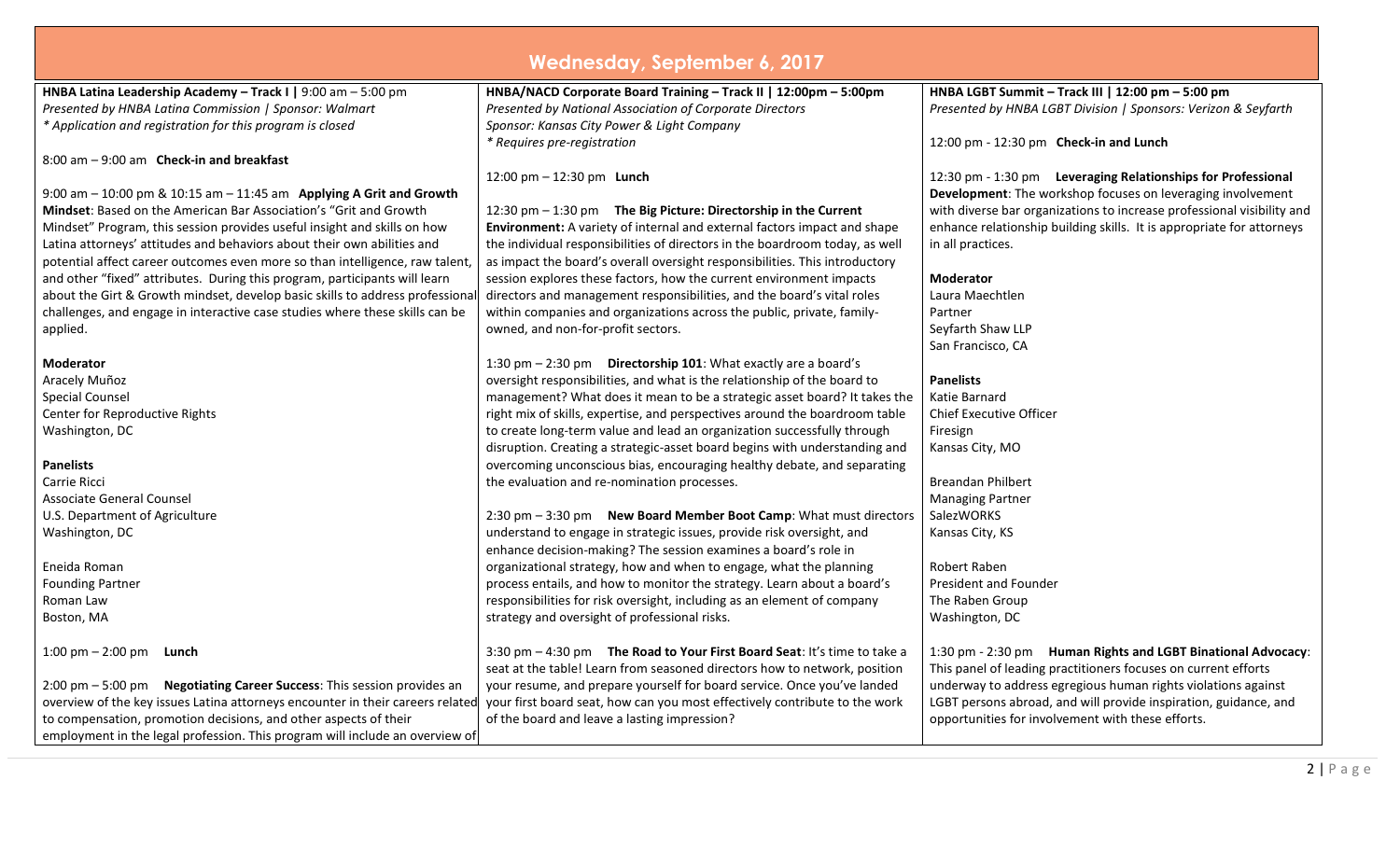| the related research, policies and practices affecting compensation and       | 4:30 pm $-$ 5:00 pm $Q&A$ Session | Moderator                                                       |
|-------------------------------------------------------------------------------|-----------------------------------|-----------------------------------------------------------------|
|                                                                               |                                   | Lara M. Rios                                                    |
| promotion decisions across the legal profession, as well as important insight |                                   |                                                                 |
| and skills to enhance Latina attorneys' effectiveness in advocating and       |                                   | Senior Counsel                                                  |
| negotiating for themselves in these decisions. This program will help Latina  |                                   | Holland & Knight                                                |
| attorneys better understand potential career barriers and the role of         |                                   | New York, NY                                                    |
| negotiation in advocating more successful outcomes in all aspects of their    |                                   |                                                                 |
| career.                                                                       |                                   | <b>Panelists</b>                                                |
|                                                                               |                                   | Francisco J. Dueñas                                             |
| <b>Moderator</b>                                                              |                                   | Director, Diversity, Inclusion & Proyecto Igualdad              |
| Jill Lynch Cruz                                                               |                                   | Lambda Legal                                                    |
| <b>Executive Career and Development Coach</b>                                 |                                   | Los Angeles, CA                                                 |
| JLC Consulting                                                                |                                   |                                                                 |
| San Antonio, TX                                                               |                                   | Victor Marquez                                                  |
|                                                                               |                                   |                                                                 |
|                                                                               |                                   | Principal                                                       |
| <b>Panelists</b>                                                              |                                   | The Marquez Law Group                                           |
| Carrie Ricci                                                                  |                                   | San Francisco, CA                                               |
| <b>Associate General Counsel</b>                                              |                                   |                                                                 |
| U.S. Department of Agriculture                                                |                                   | $2:30 \text{ pm} - 2:45 \text{ pm}$ Break                       |
| Washington, DC                                                                |                                   |                                                                 |
|                                                                               |                                   | 2:45 pm. - 3:45 pm Impact of the Trump Administration on the    |
| Eneida Roman                                                                  |                                   | LGBT Community: Panel provides the current status of laws and   |
| <b>Founding Partner</b>                                                       |                                   | policies impacting the LGBT community under the Trump           |
| Roman Law                                                                     |                                   | Administration, and will suggest opportunities for advocacy and |
| Boston, MA                                                                    |                                   | involvement at every level.                                     |
|                                                                               |                                   |                                                                 |
|                                                                               |                                   | <b>Moderator</b>                                                |
|                                                                               |                                   | Marjorie C. Soto                                                |
|                                                                               |                                   | Associate                                                       |
|                                                                               |                                   | Seyfarth Shaw                                                   |
|                                                                               |                                   |                                                                 |
|                                                                               |                                   | Los Angeles, CA                                                 |
|                                                                               |                                   | <b>Panelists</b>                                                |
|                                                                               |                                   | Jolie Justus                                                    |
|                                                                               |                                   |                                                                 |
|                                                                               |                                   | City Council, 4th District                                      |
|                                                                               |                                   | (Former State Senator)                                          |
|                                                                               |                                   | Kansas City, MO                                                 |
|                                                                               |                                   |                                                                 |
|                                                                               |                                   | Iván Espinoza-Madrigal                                          |
|                                                                               |                                   | <b>Executive Director</b>                                       |
|                                                                               |                                   | Lawyers' Committee for Civil Rights & Economic Justice          |
|                                                                               |                                   | Boston, MA                                                      |
|                                                                               |                                   |                                                                 |
|                                                                               |                                   |                                                                 |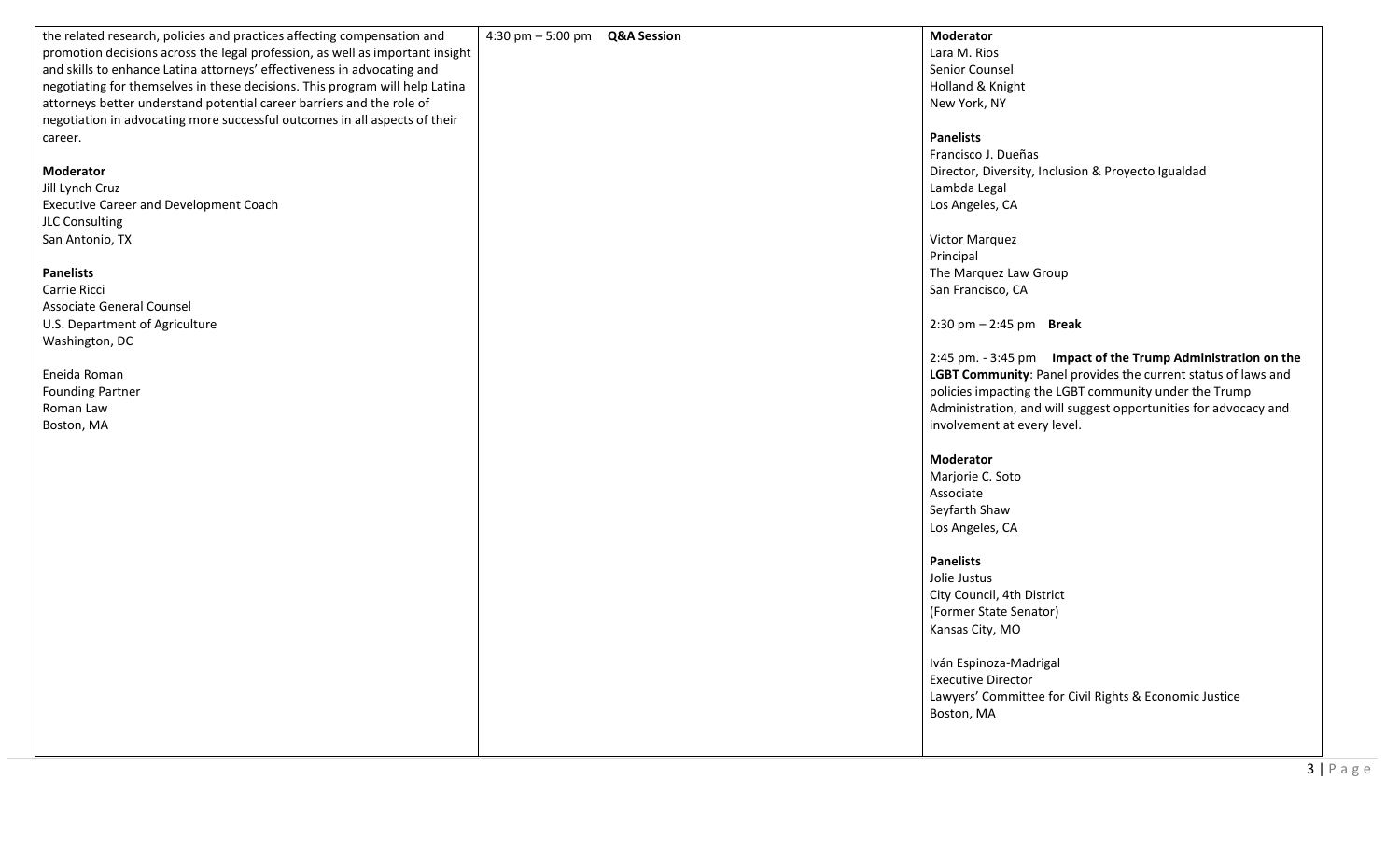| Eric Lesh                                                           |
|---------------------------------------------------------------------|
| <b>Fair Courts Project Director</b>                                 |
| Lambda Legal                                                        |
| New York, NY                                                        |
|                                                                     |
| 3:45 pm - 5:00 pm Speed Mentoring Session: The session focuses      |
| on forging connections between newer members of the profession      |
| and seasoned attorneys to enhance mentoring and support,            |
| develop leadership for the Division, and infuse sustainability into |
| the HNBA LGBT Division's efforts.                                   |

12:00 pm – 5:00 pm **HNBA Registration**

7:00 pm – 9:30 pm **HNBA Annual Convention Welcome Reception** – *Sponsored by The City of Kansas City, MO*

10:00 pm – 12:00 am **HNBA Young Lawyers & Law Students Divisions Reception** – *Sponsored by U.S. Army JAG Corp and U.S. Navy JAG Corp*

| Thursday, September 7, 2017 |                                                                                                                                                                                                                                                                                                                                                                                                                                                                                                                                                                                                                                                                                                                                                                                                                                                                                                                                                                     |  |  |
|-----------------------------|---------------------------------------------------------------------------------------------------------------------------------------------------------------------------------------------------------------------------------------------------------------------------------------------------------------------------------------------------------------------------------------------------------------------------------------------------------------------------------------------------------------------------------------------------------------------------------------------------------------------------------------------------------------------------------------------------------------------------------------------------------------------------------------------------------------------------------------------------------------------------------------------------------------------------------------------------------------------|--|--|
| $8:00$ am $-5:00$ pm        | <b>HNBA Registration</b>                                                                                                                                                                                                                                                                                                                                                                                                                                                                                                                                                                                                                                                                                                                                                                                                                                                                                                                                            |  |  |
| $8:00$ am $-$ 9:00 am       | <b>Friends of Bill meeting</b>                                                                                                                                                                                                                                                                                                                                                                                                                                                                                                                                                                                                                                                                                                                                                                                                                                                                                                                                      |  |  |
| $8:30$ am $-9:30$ am        | <b>Networking Breakfast</b>                                                                                                                                                                                                                                                                                                                                                                                                                                                                                                                                                                                                                                                                                                                                                                                                                                                                                                                                         |  |  |
| $9:30$ am – 10:45 am        | OPENING PLENARY: The Immediate and Long-Term Impact of President Trump's Executive Orders on Our Communities<br>With this new presidential administration comes new comprehensive implementation of federal immigration policy and enforcement. While Congress<br>has passed relatively little legislation affecting immigration law, the Trump Administration has issued numerous executive orders effectuating sweeping<br>changes affecting policy areas related to refugees, federal enforcement priorities, local law enforcement, and the U.S.-Mexico border. Panelists will<br>discuss the immediate impact of these executive actions, as well as the potential consequences of future changes to immigration policy affecting<br>immigrant youth and other marginalized populations.<br><b>Moderators</b><br>Arnulfo Hernandez<br>Partner<br>Hernandez & Associates<br>Co-Chair HNBA Immigration Law Section<br>Denver, CO<br>Christine Arnulfo<br>Partner |  |  |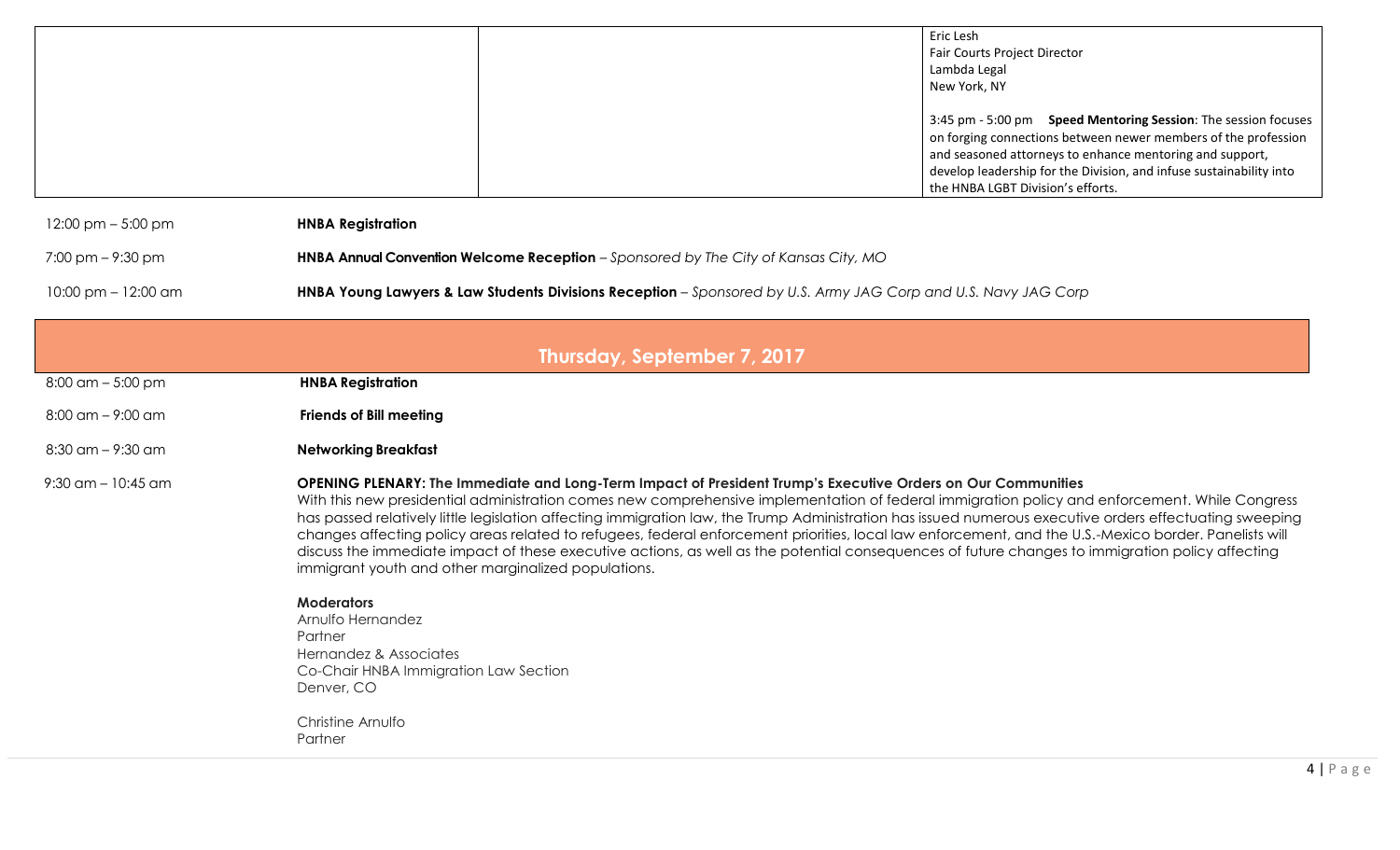Hernandez & Associates Co-Chair HNBA Immigration Law Section Denver, CO

### **Panelists**

Amy Peck Principal and Co-Chair, Immigration Practice Group Jackson Lewis Omaha, NE Thomas A. Saenz (Invited) President & General Counsel MALDEF Los Angeles, CA

Marielena Hincapie (Invited) Executive Director National Immigration Law Center Washington, DC

Anthony Romero (Invited) Chief Executive Officer American Civil Liberties Union New York, NY

Jose Perez (Invited) Associate General Counsel LatinoJustice PRLDEF New York, NY

| $9:30$ am $-11:00$ am | HNBA Latina Commission "Pearls of Wisdom" Pipeline Program - Sponsored by Walmart<br>Cristo del Rey Kansas City High School                   |
|-----------------------|-----------------------------------------------------------------------------------------------------------------------------------------------|
|                       | In fulfillment of our mission, to strengthen the pipeline of Latinas in the legal profession, the Commission's work not only focuses on       |
|                       | practicing Latina attorneys, but on the future generation of Latina leaders. In 2012, the Commission launched its signature pipeline          |
|                       | program, Pearls of Wisdom. Since then, this initiative has been replicated at least twice a year across the nation. During each Pearls of     |
|                       | Wisdom event, distinguished Latinas across sectors in the law meet with students and discuss their path to success and recommended            |
|                       | strategies for breaking the proverbial glass ceiling. Each program is followed by a Q&A and meet & greet sessions where participants can      |
|                       | interact individually with Commissioners and the speakers. This important initiative ensures that we touch the lives of law students, as well |
|                       | as elementary, middle and high school students in every city the HNBA visits during its bi-annual conferences.                                |
|                       |                                                                                                                                               |

10:00 am – 4:00 pm **HNBA Exhibitor Showcase**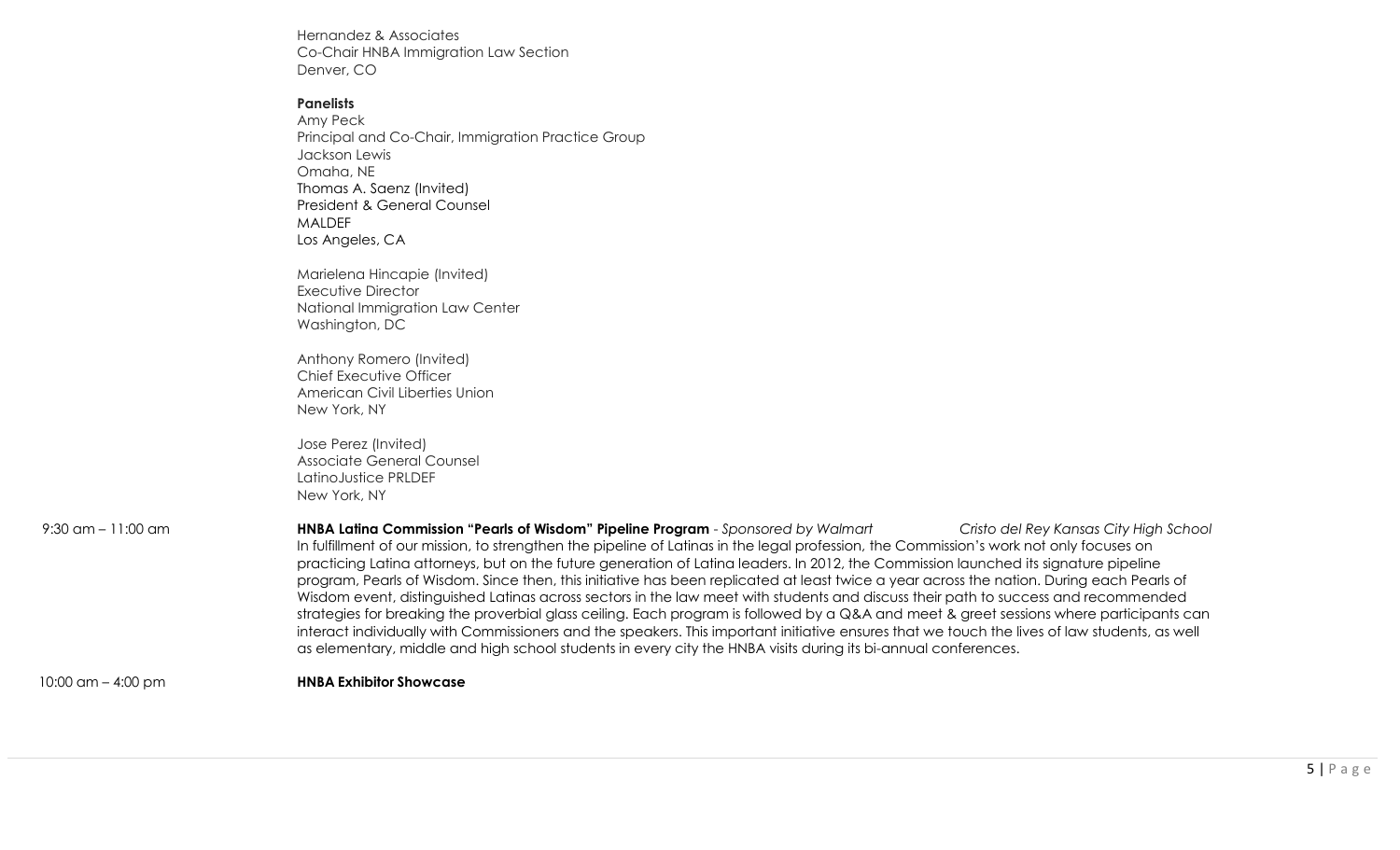| $11:00$ am $-12:15$ pm<br><b>CLE Sessions</b>                                                            |                                                                                                    |                                                                                                          |                                                                                                                |  |
|----------------------------------------------------------------------------------------------------------|----------------------------------------------------------------------------------------------------|----------------------------------------------------------------------------------------------------------|----------------------------------------------------------------------------------------------------------------|--|
| Legal Technology/Litigation Track<br>Panel #1                                                            | <b>Business Development/Law Practice</b><br><b>Management/Ethics Track</b><br>Panel #1             | <b>Public Policy/Government/Public Interest</b><br><b>Track</b><br>Panel #1                              | <b>In-House Counsel/Corporate Track</b><br>Panel #1                                                            |  |
| <b>Shoring Up Cybersecurity and Cyberinsurance Now</b><br>So You Don't "Wanna Cry" Later                 | <b>Next Generation ADR: An Evolving Landscape</b>                                                  | <b>Stand up, Fight Back! Advocating for Vulnerable</b><br><b>Immigrant Populations Through Community</b> | <b>Bad Faith Nightmares: Recent Trends &amp; Themes in</b><br><b>Bad Faith and Extra-Contractual Insurance</b> |  |
| Massive cyberattacks like the recent ransomware                                                          | The bar has been raised as the legal market has<br>become more sophisticated in evaluating dispute | <b>Lawyering Under a Trump Administration</b>                                                            | <b>Litigation</b>                                                                                              |  |
| software program "Wanna Cry," which paralyzed                                                            | resolution options. Presently and in the future,                                                   | In light of the Trump Administration's immigration                                                       | Hear about the most recent trends, themes, court                                                               |  |
| businesses across the globe, continue to dominate                                                        | practitioners will need to sharpen their skills and                                                | policies, many immigrants, including those lawfully                                                      | decisions and strategies for litigating insurance                                                              |  |
| the headlines. As blockchain technology, the                                                             | broaden their arsenal of dispute resolution tools to                                               | in the United States, are vulnerable to deportation                                                      | bad faith and extra-contractual damages cases-                                                                 |  |
| Internet of Things (IoT), mobile technologies, cloud                                                     | meet the market demands. It will no longer suffice                                                 | Trump's executive orders and immigration                                                                 | the cases that keep insurers and reinsurers up at                                                              |  |
| software, and big-data analytics become more                                                             | to have a one size fits all approach to court litigation                                           | enforcement priorities suggest that the federal                                                          | night. Panelists (insurer side in-house and outside                                                            |  |
| prevalent in the business world, cyber-related risks                                                     | and arbitration. The dispute resolution clause may                                                 | government will continue to aggressively detain                                                          | counsel) will discuss how best to navigate the                                                                 |  |
| are an increasing concern for companies. To combat not be glossed over on the negotiation table. In this |                                                                                                    | and deport immigrants. In this workshop, we will                                                         | dangers of broad bad faith discovery, allegations                                                              |  |
| these risks, cyber insurance has become a critical                                                       | presentation, hear perspectives from key                                                           | provide an overview of Trump's Immigration                                                               | of improper claim handling, post litigation bad                                                                |  |
| component of any enterprise's risk management                                                            | stakeholders who will go beyond mediation and                                                      | Executive Orders, as well as discuss principles of                                                       | faith, fraud, institutional misconduct and similar                                                             |  |
| program. Cyber insurance coverages are designed                                                          | arbitration basics and discuss the latest ADR                                                      | movement and community lawyering that can be                                                             | claims. This panel will provide insurance industry                                                             |  |
| to protect businesses against cyber risks and to help                                                    | developments. Topics will include: ADR Process                                                     | adopted by all practitioners to support advocacy                                                         | legal professionals the tips they need to avoid,                                                               |  |
| them recover from cyber-attacks quickly and cost-                                                        | Design; Arbitration Advocacy - Nomenclature, rules,                                                | efforts in their communities and across the nation                                                       | curtail and defend against bad faith and other high                                                            |  |
| effectively. This panel will address cyber-related                                                       | procedures; Advanced Mediation Strategies; Neutral                                                 | to protect immigrant communities. At this                                                                | exposure claims and lawsuits including class                                                                   |  |
| liabilities and exposures and how companies can                                                          | Analysis and other evaluative tools.                                                               | moment, attorneys are forced to utilize creative                                                         | actions and statutory unfair business practice                                                                 |  |
| best use their insurance coverage to protect                                                             |                                                                                                    | and new forms of advocacy to ensure the proper                                                           | actions targeting the insurance industry.                                                                      |  |
| themselves against cyber-related losses and resume                                                       | <b>Moderator</b>                                                                                   | administration of justice. Additionally, participating                                                   |                                                                                                                |  |
| operations. This panel will cover: the evolving                                                          | Hon. Carlos R. Moreno (Ret.)                                                                       | practitioners will be provided with concrete action                                                      | <b>Moderator</b>                                                                                               |  |
| cybersecurity landscape and its impact on cyber-                                                         | <b>Mediator and Arbitrator</b>                                                                     | steps that can be taken to protect those most                                                            | Irene Oria                                                                                                     |  |
| related liabilities and exposures; cyber insurance                                                       | <b>JAMS</b>                                                                                        | vulnerable to deportation under Trump's policies,                                                        | <b>Special Counsel</b>                                                                                         |  |
| designed to protect businesses against cyber risks;                                                      | Los Angeles, CA                                                                                    | including those in immigration detention,                                                                | Stroock & Stroock & Lavan LLP                                                                                  |  |
| how companies can best use their insurance                                                               |                                                                                                    | "DACAmented" students, and survivors of violence                                                         | Miami, FL                                                                                                      |  |
| coverage to protect themselves against cyber-                                                            | <b>Panelists</b>                                                                                   | and trafficking.                                                                                         |                                                                                                                |  |
| related losses and resume operations; common gaps                                                        | Camilo Echavarria                                                                                  |                                                                                                          | <b>Panelists</b>                                                                                               |  |
| in cyber insurance coverage; and recent case law                                                         | Partner                                                                                            | <b>Moderator</b>                                                                                         | Sulema Medrano                                                                                                 |  |
| interpreting coverage for cyber losses and liabilities.                                                  | Davis Wright Tremaine LLP                                                                          | H. Marissa Montes, Co-Director & Clinical                                                                | Partner                                                                                                        |  |
|                                                                                                          | Los Angeles, CA                                                                                    | Attorney                                                                                                 | SmithAmundsen LLC                                                                                              |  |
| <b>Moderator</b>                                                                                         |                                                                                                    | Loyola Law School Los Angeles, Immigrant Justice                                                         | Chicago, IL                                                                                                    |  |
| Sergio F. Oehninger                                                                                      | Christina Guerola Sarchio                                                                          | Clinic                                                                                                   |                                                                                                                |  |
| Counsel                                                                                                  | Partner                                                                                            | Los Angeles, California                                                                                  | Elia Diaz-Yaeger                                                                                               |  |
| Hunton & Williams LLP                                                                                    | Orrick Oehninger                                                                                   |                                                                                                          | Partner                                                                                                        |  |
| Washington, DC                                                                                           | Washington, DC                                                                                     |                                                                                                          | Lugenbuhl Wheaton Peck Rankin & Hubbard                                                                        |  |
|                                                                                                          |                                                                                                    |                                                                                                          | New Orleans, LA                                                                                                |  |
|                                                                                                          |                                                                                                    |                                                                                                          |                                                                                                                |  |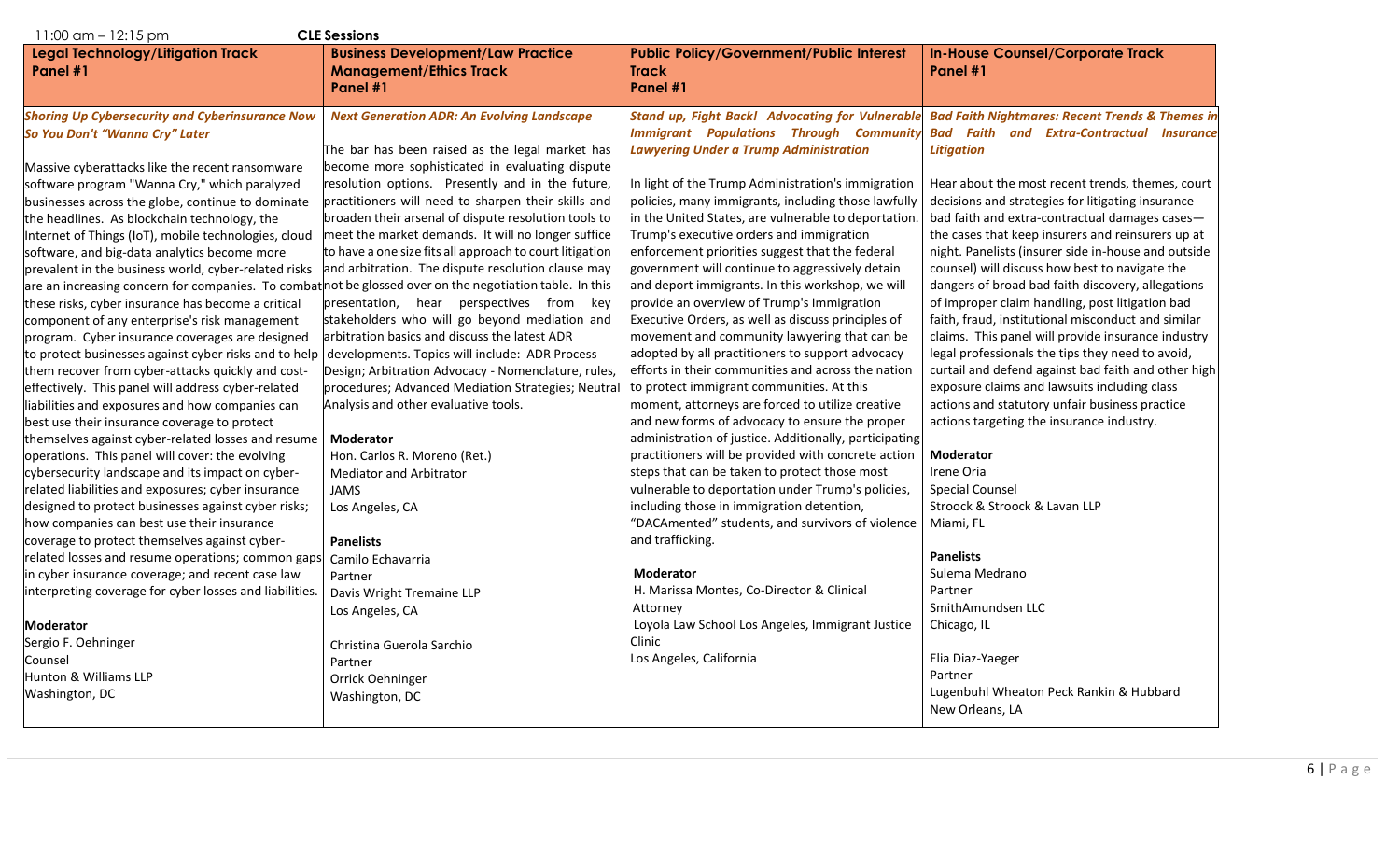| <b>Panelists</b>                                               | Laura E. De Santos            | <b>Panelists</b>                             |  |
|----------------------------------------------------------------|-------------------------------|----------------------------------------------|--|
| <b>Suhey Nevarez</b>                                           | Partner                       | Sabrina Rivera                               |  |
| Cyber/E&O Counsel                                              | Gordon Rees Scully Mansukhani | Supervising Attorney and Adjunct Professor   |  |
| Chubb North America, Office of the General Counsel Houston, TX |                               | Western State Law School, Immigration Clinic |  |
| Jersey City, NJ                                                |                               | Irvine, California                           |  |
| Mario Paez                                                     |                               | Raymond Rico                                 |  |
| Vice President, National Practice Advisor                      |                               | <b>Associate Attorney</b>                    |  |
| <b>Professional Risk Practice</b>                              |                               | Garcia Immigration Law Firm, LLC             |  |
| Wells Fargo Insurance                                          |                               | United We Dream                              |  |
| Saint Paul, MN                                                 |                               | Kansas City, KS                              |  |
| Jenny Ortiz-Schaffer                                           |                               | Maribel Reynoso Blunt                        |  |
| <b>International Attorney</b>                                  |                               | Attorney                                     |  |
| <b>UPS Americas Region</b>                                     |                               | Law Office of Maribel Reynoso                |  |
| Miami, FL                                                      |                               | Long Beach, CA                               |  |
|                                                                |                               |                                              |  |

### 11:00 am – 12:15 pm **Judicial CLE Session (Judges Only): Judicial Use of the Internet**

This presentation will examine the ethical limits of judicial use of the Internet to resolve issues presented to the court in the course of litigation. The discussion will include an analysis of actual cases in which judicial research and investigation was the subject of appellate review, as well as an interactive discussion among the panel members and the audience of the controlling ethical and evidentiary rules that provide guidance to judges in this evolving area of the law. Participants will receive an extensive bibliography of resources for future reference and study.

#### **Moderator**

Eric J. Magnuson Partner Robins Kaplan LLP Former Chief Justice, Minnesota Supreme Court Minneapolis, MN

### **Panelists**

Honorable Alberto Rivas Judge Middlesex County (NJ) Superior Court New Brunswick, NJ

Honorable Patricia Nieto Judge Los Angeles County Superior Court Los Angeles, CA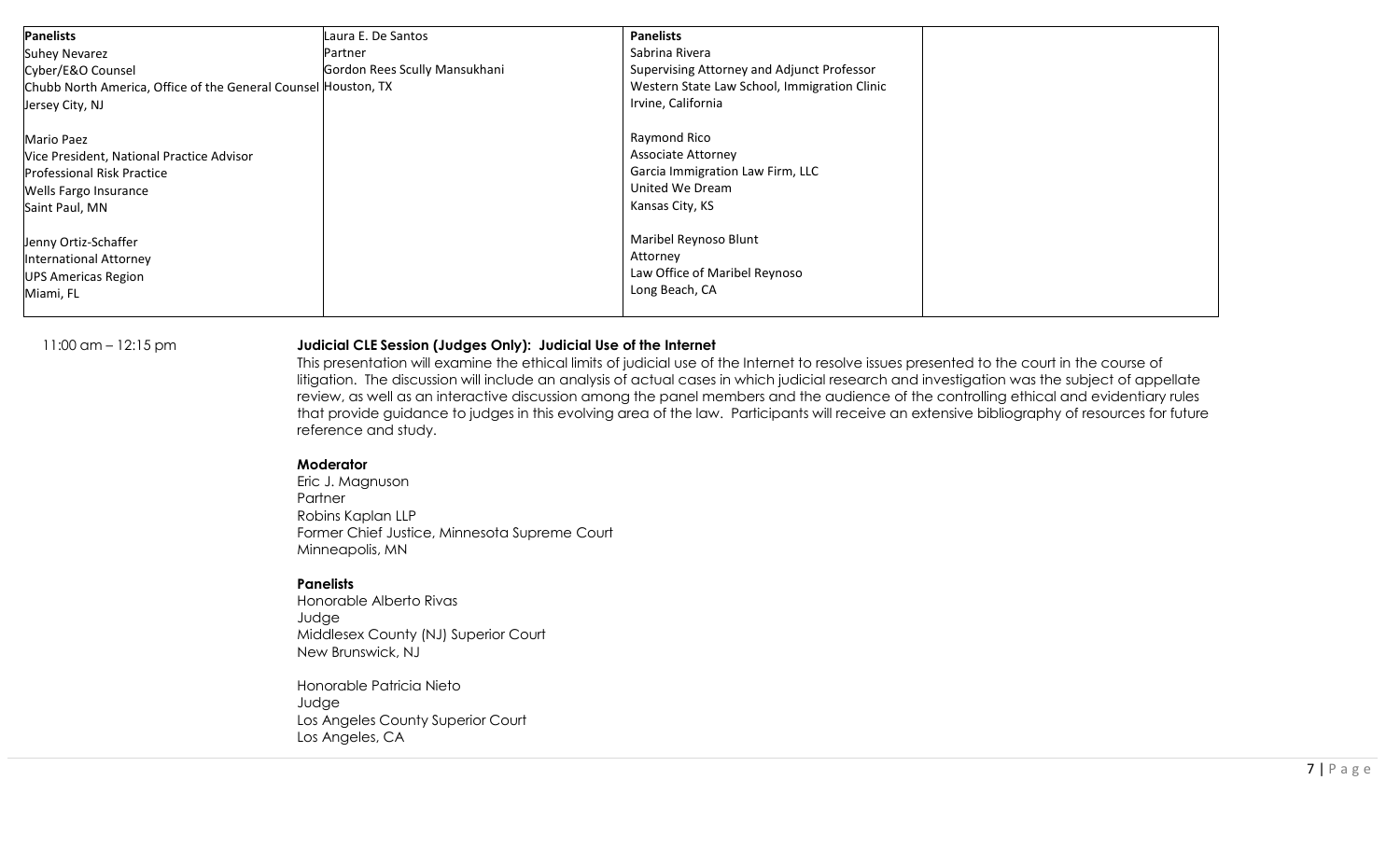#### 12:15 pm – 12:45 pm **Lunch & Distinguished Ohtli Award**

Presented by the Instituto de los Mexicanos en el Exterior, Secretaría de Relaciones Exteriores, Estados Unidos de México

### 12:45 pm – 2:00 pm **PLENARY: So You Want to Be an Appointee? Navigating the Executive, Legislative and Judicial Appointment Process**

What's the difference between a "career" and a "political" position? What kind of legal or political experience counts as a qualification? Who is the ultimate decision maker in securing the appointment? Panelists will answer these questions and more as they guide Convention attendees on the best strategies to nab that coveted executive or judicial appointment. Panelists will also address the process to become a Counsel or Advisor to members of Congress, for those interested in legislative work.

#### **Moderator**

Robert Raben Founder & President The Raben Group Washington, DC

### **Panelists**

Lola Velazquez Aguilu President The Infinity Project – Minnesota Minneapolis, MN

Jennifer Korn (invited) Deputy Director White House Office of Public Liaison Washington, DC

Mary Ann Gomez Orta (invited) President & CEO Congressional Hispanic Caucus Institute Washington, DC

Mark Epley (invited) General Counsel for House Speaker Paul Ryan U.S. House of Representatives Washington, DC

Jayben Castro (invited) Outreach Director, Hispanic Task Force Senate Finance Committee U.S. Senate Washington, DC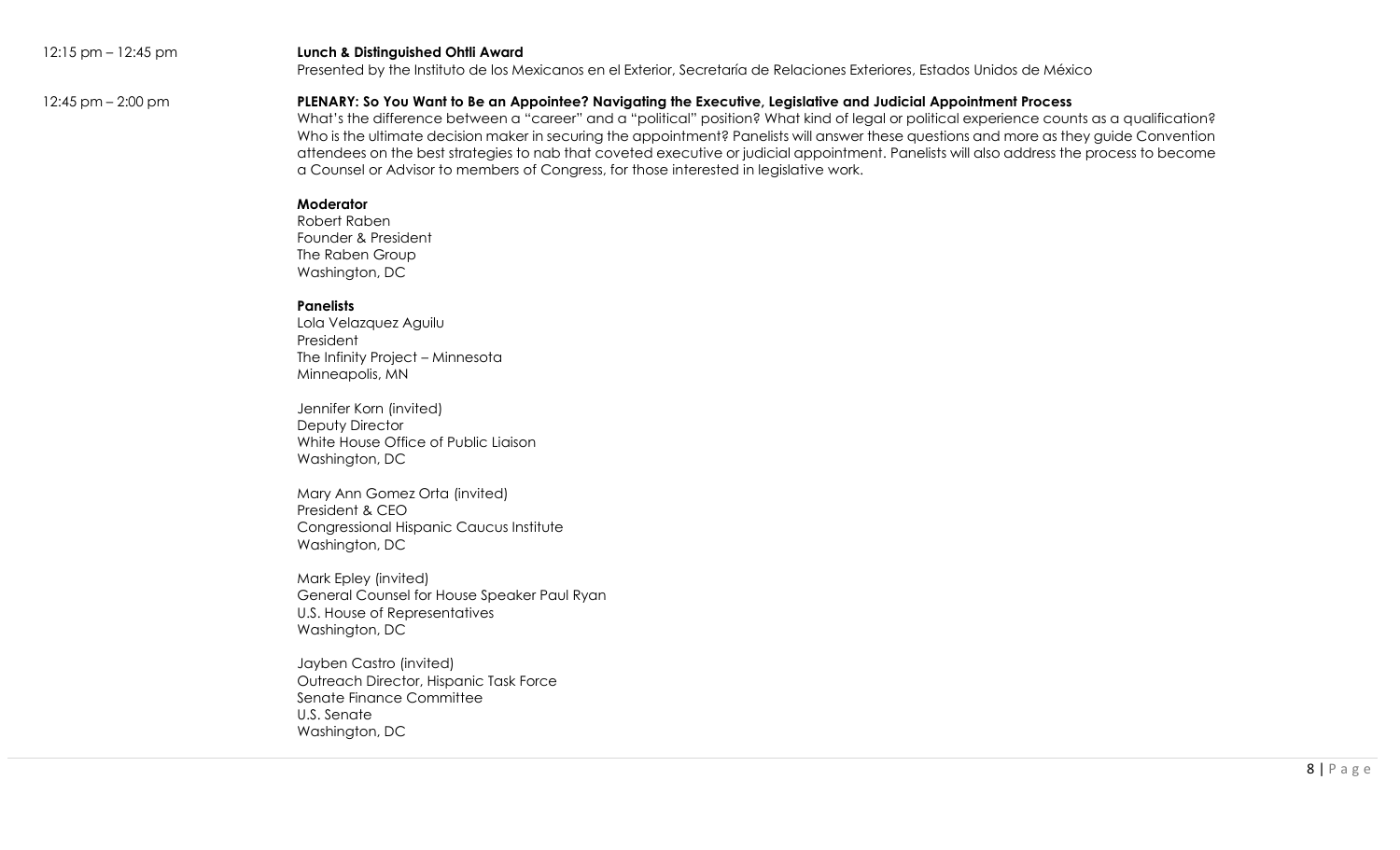2:00 pm – 2:15 pm **Networking Break & Exhibit Hall Visits**

2:15 pm **HNBA Latina Commission Meeting**

| $2:15$ pm $-3:30$ pm<br><b>CLE Sessions</b>                         |                                                                                          |                                                                             |                                                                       |  |
|---------------------------------------------------------------------|------------------------------------------------------------------------------------------|-----------------------------------------------------------------------------|-----------------------------------------------------------------------|--|
| <b>Legal Technology/Litigation Track</b><br>Panel #2                | <b>Business Development/Law Practice</b><br><b>Management / Ethics Track</b><br>Panel #2 | <b>Public Policy/Government/Public Interest</b><br><b>Track</b><br>Panel #2 | <b>In-House Counsel/Corporate Track</b><br>Panel #2                   |  |
| <b>Jury Selection in Personal Injury Litigation: The</b>            | <b>U.S. Multinationals: Are You Ready for Global</b>                                     | <b>Environmental Law at the Boundaries</b>                                  | <b>Hot Topics</b><br>in<br><b>Employment</b><br><b>Discrimination</b> |  |
| <b>Basics and Techniques to Select a Jury More Likely</b>           | ("GDPR")<br><b>Protection</b><br><b>Regulation</b><br>Data                               |                                                                             | <b>Litigation</b>                                                     |  |
| to Support Your Client's Position                                   | <b>Compliance</b>                                                                        | The rise of global business practices triggers the                          |                                                                       |  |
|                                                                     |                                                                                          | need for increased vigilance in business dealings.                          | 2017 is the 50th anniversary of the Age                               |  |
| This panel of leading practitioners will address the                | The General Data Protection<br>Regulation                                                | Add to that the evolution of global environmental                           | Discrimination in Employment Act, the federal                         |  |
| basics of jury selection, including the strategic and               | (""GDPR"") goes into effect on May 25, 2018 and                                          | regulation, and each expansion or new venture can                           | courts are split on whether Title VII prohibits                       |  |
| tactical use of cause, preemptory, and Batson                       | this regulation will apply to all European Union                                         | become a minefield of environmental and other                               | discrimination on the basis of sexual orientation,                    |  |
| challenges to obtain an optimal jury panel for your                 | (""EU"") Member States. The maximum fine for a                                           | issues. In addition to providing background on each                         | and other forms of discrimination continue to                         |  |
| case. The panel will also discuss other jury selection              | violation of the GDPR is 4% of total annual                                              | regulatory paradigm, such as the Foreign Corrupt                            | affect the workplace. A balanced panel of experts                     |  |
| techniques, including incisive and effective                        | worldwide turnover or 20 million euros,                                                  | Practices Act, CITES, and the Lacey Act, this                               | will discuss current hot topics in employment                         |  |
| questioning, identifying clues of bias, and using                   | whichever is higher and allows data subjects to                                          | discussion will also highlight some of the potential                        | discrimination litigation, including discrimination                   |  |
| social media and data mining as part of the selection               | bring legal action against organizations where a                                         | pitfalls in an expanding global business                                    | based on age, race, ethnicity, gender, sexual                         |  |
| process, as well as recent developments and case                    | data breach has occurred. Are you ready? If you                                          | environment, and how to avoid those pitfalls.                               | orientation/identity, and disability. They also will                  |  |
| law in this important aspect of courtroom practice.                 | offer goods and services to EU residents; if you                                         |                                                                             | address tools, skills, and resources that parties may                 |  |
|                                                                     | monitor the behavior of EU residents; or if you are                                      | <b>Moderator</b>                                                            | use to avoid discrimination claims as well as those                   |  |
| <b>Moderator</b>                                                    | a "Data Processor" of EU residents' "personal                                            | Nikki Adame-Winningham                                                      | needed to successfully litigate them when                             |  |
| Maria Salcedo - Associate                                           | data," you will be impacted by this regulation, and                                      | Counsel                                                                     | necessary.                                                            |  |
| Shook, Hardy & Bacon                                                | you will want to join us to obtain practical                                             | Lowenstein Sandler LLP                                                      |                                                                       |  |
| Kansas City, MO                                                     | guidance on how to be GDPR compliant.                                                    | Roseland, NJ                                                                | <b>Moderator</b>                                                      |  |
|                                                                     |                                                                                          |                                                                             | William Alvarado Rivera                                               |  |
| <b>Panelists</b>                                                    | <b>Moderator</b>                                                                         | <b>Panelists</b>                                                            | Senior Vice President for Litigation                                  |  |
| Stephen Paterson                                                    | <b>Effie Silva</b>                                                                       | Holli Feichko                                                               | <b>AARP Foundation</b>                                                |  |
| President & CEO                                                     | Partner                                                                                  | <b>Assistant General Counsel -EHS</b>                                       | Washington, DC                                                        |  |
| Vinson & Company, Jury Research and Trial Strategy Duane Morris LLP |                                                                                          | W.R. Grace & Co.                                                            |                                                                       |  |
| Consulting                                                          | Miami, FL                                                                                | Washington, DC                                                              | <b>Panelists</b>                                                      |  |
| Los Angeles, CA                                                     |                                                                                          |                                                                             | Camilo Echavarria                                                     |  |
|                                                                     | <b>Panelists</b>                                                                         | Lis Castillo Nelis                                                          | Partner                                                               |  |
| Judge Marco A. Roldan                                               | Keikoh Park                                                                              | Senior Manager                                                              | Davis Wright Tremaine                                                 |  |
| Circuit Court Judge                                                 | Senior Vice President & National Director & Global                                       | Ramboll Environ                                                             | Los Angeles, CA                                                       |  |
| 16th Circuit Court of Jackson County, Missouri                      | Compliance Counsel                                                                       | Seattle, WA                                                                 |                                                                       |  |
| Kansas City, MO                                                     | Jones Lang LaSalle                                                                       |                                                                             |                                                                       |  |
|                                                                     | Chicago, IL                                                                              |                                                                             |                                                                       |  |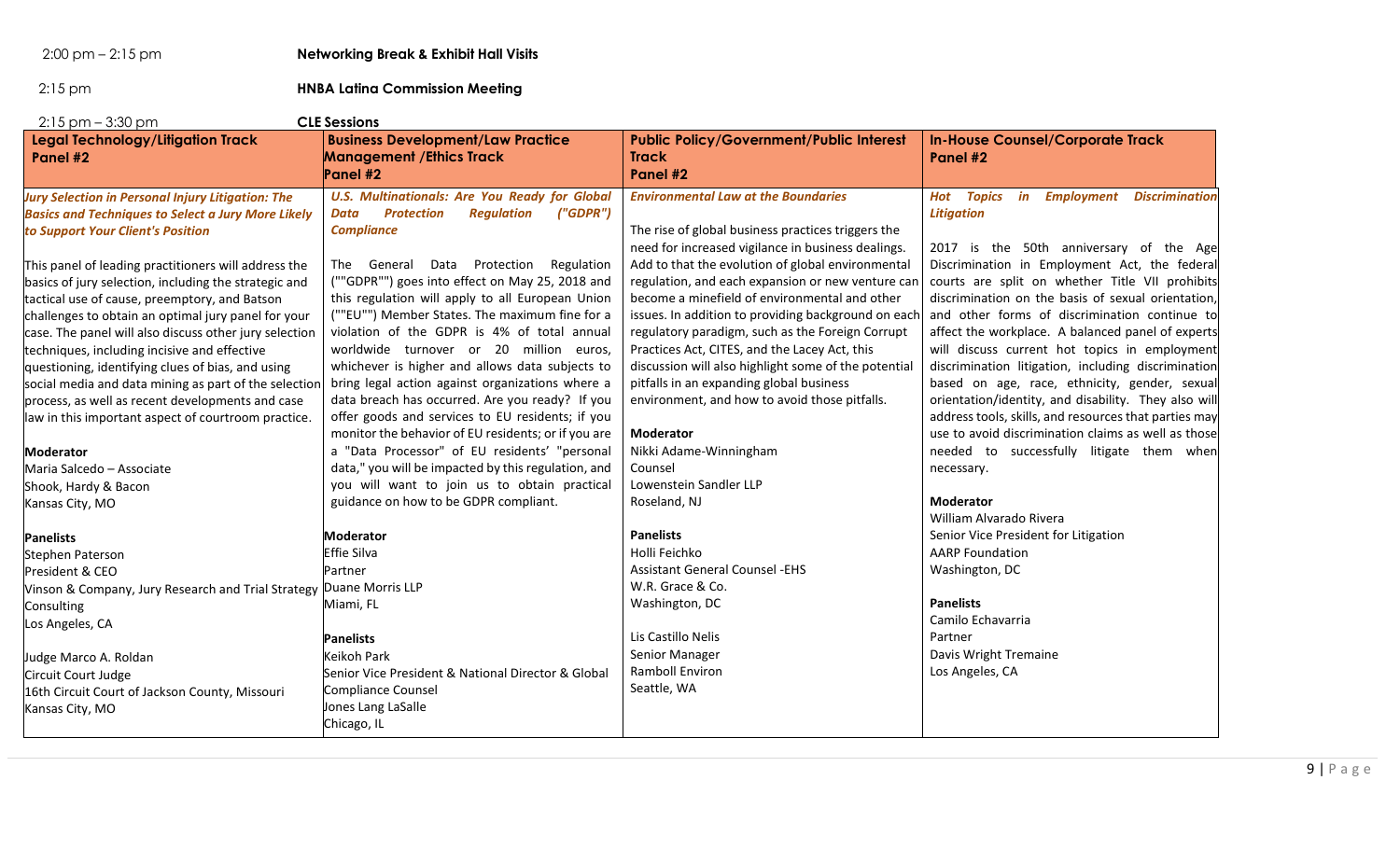| Marcos A. Barbosa                                                                             |                                                                                                                      |                                                                                                                    |                                                     |
|-----------------------------------------------------------------------------------------------|----------------------------------------------------------------------------------------------------------------------|--------------------------------------------------------------------------------------------------------------------|-----------------------------------------------------|
|                                                                                               | Michelle M. Gallardo                                                                                                 | Zarema Jaramillo                                                                                                   | David Lopez                                         |
| Of Counsel                                                                                    | Director, Legal - Global Supply Chain                                                                                | Senior Counsel                                                                                                     | Partner                                             |
| <b>Kutak Rock</b>                                                                             | Harman International                                                                                                 | Lowenstein Sandler LLP                                                                                             | Outten & Golden                                     |
| Kansas City, MO                                                                               | Detroit, MI                                                                                                          | Washington, DC                                                                                                     | Washington, DC                                      |
| Miguel A. Pozo                                                                                | Gail L. Gottehrer                                                                                                    | Roberto Durango                                                                                                    | Anna Maria Tejada                                   |
| Partner                                                                                       | Partner                                                                                                              | <b>Assistant Counsel</b>                                                                                           | Partner, Director of NJ Labor & Employment Group    |
| <b>Duane Morris</b>                                                                           | Akerman                                                                                                              | Bureau of Water, Illinois Environmental Protection                                                                 | Kaufman Dolowich Voluck                             |
| Atlanta, GA                                                                                   | New York, NY                                                                                                         | Agency                                                                                                             | Hackensack, NJ                                      |
|                                                                                               |                                                                                                                      | Chicago, IL                                                                                                        |                                                     |
|                                                                                               | Barbara Alonso                                                                                                       |                                                                                                                    | Gregory T. Alvarez                                  |
|                                                                                               | Partner                                                                                                              |                                                                                                                    | Principal                                           |
|                                                                                               | Fox Rothschild                                                                                                       |                                                                                                                    | Jackson Lewis                                       |
|                                                                                               | Miami, FL                                                                                                            |                                                                                                                    | Morristown, NJ                                      |
|                                                                                               |                                                                                                                      |                                                                                                                    |                                                     |
| $3:30$ pm $-3:45$ pm<br>$3:45$ pm $-5:00$ pm<br>Legal Technology/Litigation Track<br>Panel #3 | <b>Networking Break &amp; Exhibit Hall Visits</b><br><b>CLE Sessions</b><br><b>Business Development/Law Practice</b> | <b>Public Policy/Government/Public Interest</b><br><b>Track</b>                                                    | <b>In-House Counsel/Corporate Track</b><br>Panel #3 |
|                                                                                               | <b>Management / Ethics Track</b><br>Panel #3                                                                         | Panel #3                                                                                                           |                                                     |
| <b>Artificial Intelligence: Driving Business Success for</b>                                  | How and When to Break the Rules: Effective Cross- The Future of Transgender Rights for Latino/as                     |                                                                                                                    | <b>Start Your In-House Career Out Strong! Learn</b> |
| <b>Legal Professionals</b>                                                                    | <b>Examinations</b>                                                                                                  |                                                                                                                    | <b>What's Different, What to Expect, and How to</b> |
| The session will be designed to demonstrate how                                               | For decades, famous trial lawyers, books and how-                                                                    | The future of the LGBT Rights movement will turn on Succeed<br>securing and expanding legal rights for transgender |                                                     |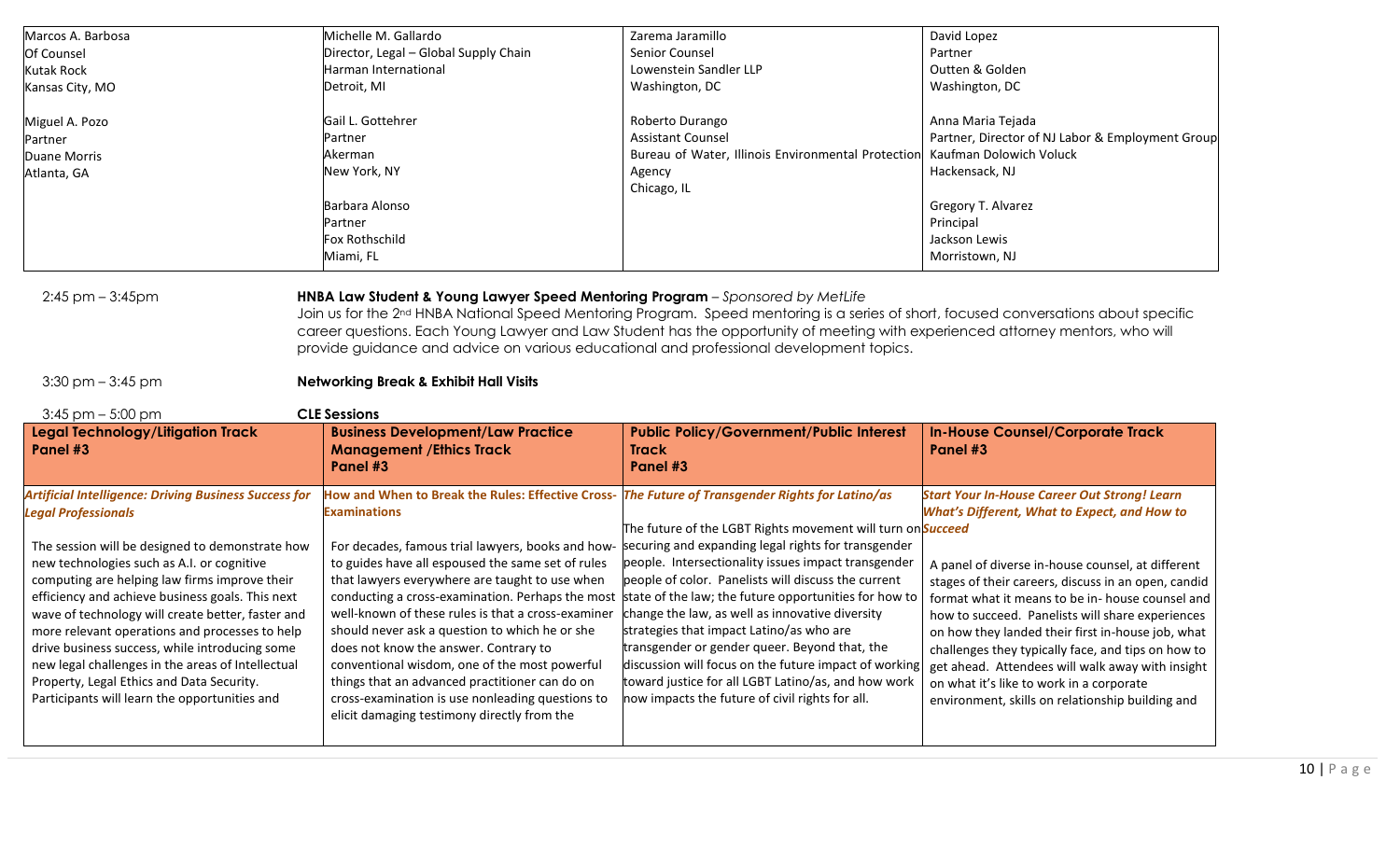|                                                      | potential risks that should be considered when using witness. Our interactive panel will discuss the power | Moderator                                   | emotional intelligence, and advice on providing        |
|------------------------------------------------------|------------------------------------------------------------------------------------------------------------|---------------------------------------------|--------------------------------------------------------|
| data and A.I. and how to position their firm to take | of preparation and planning, factual analysis and                                                          | Raquel M. Matas                             | effective legal advice while also serving as a trusted |
| advantage of the technology.                         | understanding the story lines, discrediting the                                                            | Associate Dean for Administration           | business advisor. Whether a transition from a law      |
|                                                      | testimony and the importance of asking, "why."                                                             | University of Miami School of Law           | firm is in your future or if this is your first legal  |
| <b>Moderator</b>                                     |                                                                                                            | Miami, FL                                   | position this program is an essential primer for your  |
| Susan Garcia                                         | <b>Moderator</b>                                                                                           |                                             | new career path.                                       |
| <b>Associate General Counsel</b>                     | Adriana Riviere-Badell                                                                                     | <b>Panelists</b>                            |                                                        |
| Thomson Reuters                                      | Partner                                                                                                    | Laura Maechtlen                             | <b>Moderator</b>                                       |
| New York, NY                                         | Kobre & Kim LLP                                                                                            | Partner                                     | Richard Montes de Oca                                  |
|                                                      | Miami, FL                                                                                                  | Seyfarth Shaw                               | Managing Partner, Compliance/Corporate                 |
| <b>Panelists</b>                                     |                                                                                                            | San Francisco, CA                           | Attorney                                               |
| André De La Cruz                                     | <b>Panelists</b>                                                                                           |                                             | <b>MDO Partners</b>                                    |
| <b>Of Counsel</b>                                    | José P. Sierra                                                                                             | <b>Richard Saenz</b>                        | Miami, FL                                              |
| <b>Troutman Sanders</b>                              | Partner                                                                                                    | Staff Attorney, Criminal Justice and Police |                                                        |
| Irvine, CA                                           | Laredo & Smith                                                                                             | <b>Misconduct Strategist</b>                | <b>Panelists</b>                                       |
|                                                      | Boston, MA                                                                                                 | Lambda Legal                                | Horacio Gutierrez                                      |
| David Curle                                          |                                                                                                            | New York, NY                                | General Counsel, VP Business & Legal Affairs           |
| Director, Market Intelligence                        | Jacqueline Arango                                                                                          |                                             | Spotify                                                |
| Thompson Reuters Legal                               |                                                                                                            |                                             | New York, NY                                           |
| Minneapolis, MN                                      | Partner                                                                                                    |                                             |                                                        |
|                                                      | Akerman                                                                                                    |                                             | Luis Avila                                             |
| Adrian Sierra                                        | Miami, FL                                                                                                  |                                             | Former GC & Chief Compliance Officer (Interim)         |
| <b>CEO</b>                                           |                                                                                                            |                                             | U.S. Foods                                             |
| Sierra Forensic Group                                | Jessica Ortiz                                                                                              |                                             | Rosemont, IL                                           |
| Chicago, IL                                          | Partner                                                                                                    |                                             |                                                        |
|                                                      | MoloLamken                                                                                                 |                                             | Katia Grow                                             |
|                                                      | New York, NY                                                                                               |                                             | Senior Counsel, Corporate, Supply Chain and            |
|                                                      |                                                                                                            |                                             | Procurement                                            |
|                                                      | Gabrielle Ilaria                                                                                           |                                             | The Coca-Cola Company                                  |
|                                                      | Associate                                                                                                  |                                             | Atlanta, GA                                            |
|                                                      |                                                                                                            |                                             |                                                        |
|                                                      | Polsinelli                                                                                                 |                                             |                                                        |
|                                                      | Kansas City, MO                                                                                            |                                             |                                                        |
| $5:00 \text{ pm} - 6:30 \text{ pm}$                  | <b>HNBA Judicial Council Reception (Invitation Only)</b>                                                   |                                             |                                                        |
| $5:30$ pm $-6:30$ pm                                 | HNBA Corporate Counsel Division Reception - Sponsored by Kutak Rock                                        |                                             |                                                        |
| $7:00 \text{ pm} - 9:30 \text{ pm}$                  | HNBA 2017 National Awards Reception - Sponsored by - Sponsored by Shook Hardy & Bacon and Troutman Sanders |                                             |                                                        |
| $10:00$ pm $- 12:00$ am                              | HNBA LGBT Division Soirée - Sponsored by Seyfarth Shaw                                                     |                                             |                                                        |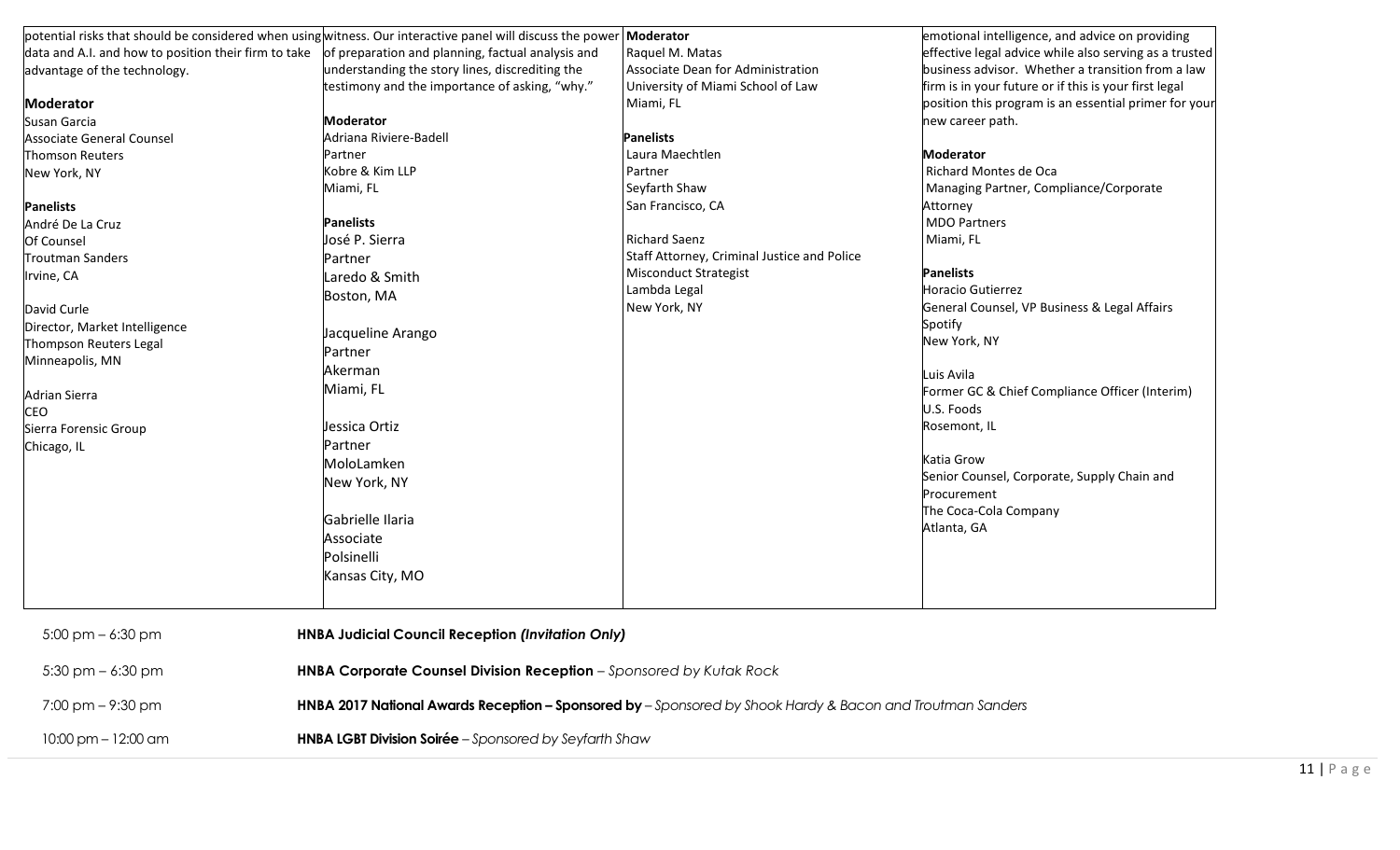## **Friday, September 8, 2017**

8:00 am – 5:00 pm **HNBA Registration**

- 8:00 am 9:00 am **Friends of Bill meeting**
- 9:00 am 5:00 pm **HNBA Career Fair**

8:30 am – 9:30 am **Networking Breakfast**

#### 9:30 am – 10:45 am **PLENARY: Putting Your Money Where Your Diversity Is: How Corporations Can Drive Diversity in the Legal Profession**

Some Fortune 500 companies are starting to take an aggressive approach as they seek to hire a more diverse legal workforce. Panelists will discuss how their company's' approach to outside legal spend can incentivize law firms to be smarter and more intentional about hiring, promoting and retaining diverse attorneys.

#### **Moderator**

Dr. Lissette M. Garcia Senior VP & COO Hispanic Association of Corporate Responsibility Washington, DC

#### **Panelists**

Fernando Garcia General Counsel, Government Affairs & Corporate Secretary Nissan Canada, Inc. Ontario, Canada

Ricardo Anzaldua Executive Vice President & General Counsel MetLife, Inc. New York, NY Alexander May Vice President & General Counsel US Real Estate Walmart Corporation Rogers, AR

Jim Rowader Vice President & General Counsel Employee and Labor Relations Target Corporation Minneapolis, MN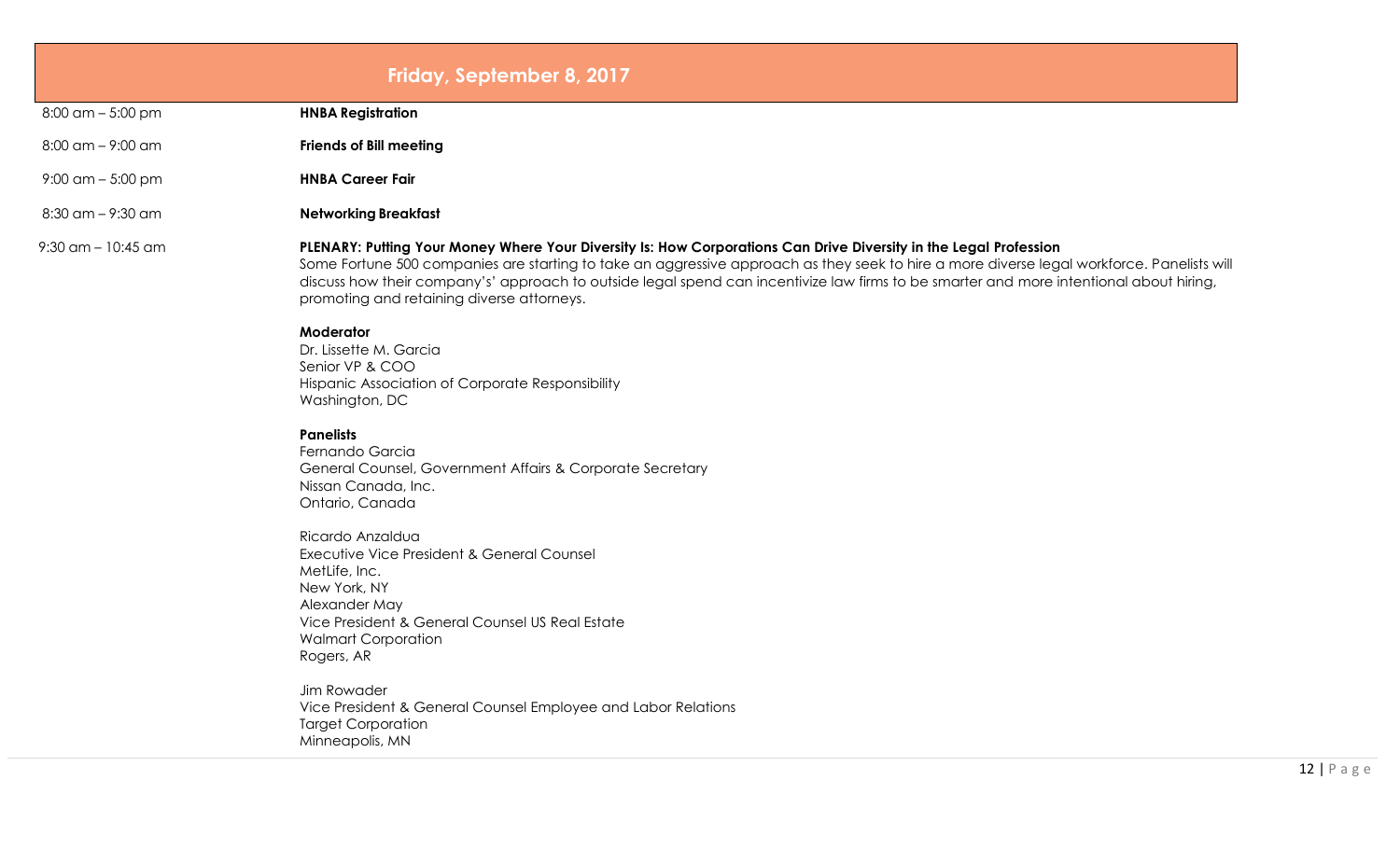| $11:00$ am $-12:15$ pm<br><b>CLE Sessions</b>                                                                                                                                                                                                                                                                                                    |                                                                                                                                                                                                                                                                                                                                                                                                                                                                                                                                                                                                                                                                                                                                                                                                             |                                                                                                                                                                                                                                                                                                                                                                                                                                                                     |                                                                                                                                                                                                                                                                                                                                                                                                                                                                                                                                                                                                                                                                                                                                                                                                                                                                            |  |
|--------------------------------------------------------------------------------------------------------------------------------------------------------------------------------------------------------------------------------------------------------------------------------------------------------------------------------------------------|-------------------------------------------------------------------------------------------------------------------------------------------------------------------------------------------------------------------------------------------------------------------------------------------------------------------------------------------------------------------------------------------------------------------------------------------------------------------------------------------------------------------------------------------------------------------------------------------------------------------------------------------------------------------------------------------------------------------------------------------------------------------------------------------------------------|---------------------------------------------------------------------------------------------------------------------------------------------------------------------------------------------------------------------------------------------------------------------------------------------------------------------------------------------------------------------------------------------------------------------------------------------------------------------|----------------------------------------------------------------------------------------------------------------------------------------------------------------------------------------------------------------------------------------------------------------------------------------------------------------------------------------------------------------------------------------------------------------------------------------------------------------------------------------------------------------------------------------------------------------------------------------------------------------------------------------------------------------------------------------------------------------------------------------------------------------------------------------------------------------------------------------------------------------------------|--|
| <b>Legal Technology/Litigation Track</b><br>Panel #4                                                                                                                                                                                                                                                                                             | <b>Business Development/Law Practice</b><br><b>Management / Ethics Track</b><br>Panel #4                                                                                                                                                                                                                                                                                                                                                                                                                                                                                                                                                                                                                                                                                                                    | <b>Public Policy/Government/Public Interest</b><br><b>Track</b><br>Panel #4                                                                                                                                                                                                                                                                                                                                                                                         | <b>In-House Counsel/Corporate Track</b><br>Panel #4                                                                                                                                                                                                                                                                                                                                                                                                                                                                                                                                                                                                                                                                                                                                                                                                                        |  |
| <b>Overview of Start-Up Accelerators and Incubators</b><br>and Top Legal Issues Facing Start-Ups                                                                                                                                                                                                                                                 | Are You In? Diversity, Inclusion and Corporate<br><b>Responsibility</b>                                                                                                                                                                                                                                                                                                                                                                                                                                                                                                                                                                                                                                                                                                                                     | <b>Introduction to Special Immigrant Juvenile Status -</b><br><b>How You Can Get Involved</b>                                                                                                                                                                                                                                                                                                                                                                       | <b>How to Conduct a Cyber Investigation</b>                                                                                                                                                                                                                                                                                                                                                                                                                                                                                                                                                                                                                                                                                                                                                                                                                                |  |
| A new company deals with a wide-range of issues,<br>privacy, intellectual property, and other business<br>issues. This panel of experienced professionals will<br>provide an overview of early-stage/small-cap/start-<br>issues faced by these early-stage companies.<br>Moderator<br>Natalie Gonzales<br>Senior Associate<br>Baker Botts L.L.P. | In today's divisive political climate, how have in-<br>including business formation, employment, tax, data house and outside counsel exhibited a<br>commitment to diversity and inclusion? Why is it<br>important such initiatives continue to evolve? The<br>panel will explore diversity and inclusion efforts in<br>up incubators and accelerators, and the various legalthe context of corporate social responsibility and<br>civic engagement. The panelists will offer guidance<br>on how to empower community leaders and<br>nurture emerging voices. Specifically, this timely<br>topic will provide a forum to evaluate the impact of<br>recent developments concerning diversity and<br>inclusion. The panel will examine the deficiencies<br>and strengths of diversity initiatives both for in- | immigrant children have arrived in the US in recent following a cyber incident, such as a data breach.<br>panel will provide a training for non-immigration<br>Special Immigrant Juvenile Status (SIJS), and how to<br>represent children in immigration matters. This<br>panel will also explore the legal challenges faced by<br>children in these proceedings, and innovative legal<br>arguments and trends used to successfully<br>represent these individuals. | This panel will address and explore the unique legal<br>Unprecedented numbers of unaccompanied challenges of conducting a cyber investigation<br>years, seeking safety from abuse, gang violence, Topics will include an overview of the current cyber<br>persecution, and other dangerous conditions. This landscape, recent high-profile breaches (Anthem,<br>EBay, JP Morgan) and the consequences to the<br>attorneys or immigration attorneys not familiar with victim organizations and the public from those<br>breaches, including enforcement actions and<br>litigation. The panel will specifically address the<br>elements, legal implications and regulatory aspects<br>of conducting a cyber investigation once it has been<br>determined that a breach occurred, including how<br>such investigations differ from other kinds of<br>internal investigations. |  |
| Houston, Texas                                                                                                                                                                                                                                                                                                                                   | house and outside counsel.                                                                                                                                                                                                                                                                                                                                                                                                                                                                                                                                                                                                                                                                                                                                                                                  | <b>Moderator</b>                                                                                                                                                                                                                                                                                                                                                                                                                                                    |                                                                                                                                                                                                                                                                                                                                                                                                                                                                                                                                                                                                                                                                                                                                                                                                                                                                            |  |
| Panelists                                                                                                                                                                                                                                                                                                                                        |                                                                                                                                                                                                                                                                                                                                                                                                                                                                                                                                                                                                                                                                                                                                                                                                             | Christine M. Hernandez                                                                                                                                                                                                                                                                                                                                                                                                                                              | <b>Moderator</b>                                                                                                                                                                                                                                                                                                                                                                                                                                                                                                                                                                                                                                                                                                                                                                                                                                                           |  |
| Santos Hinojosa                                                                                                                                                                                                                                                                                                                                  | <b>Moderator</b>                                                                                                                                                                                                                                                                                                                                                                                                                                                                                                                                                                                                                                                                                                                                                                                            | Partner                                                                                                                                                                                                                                                                                                                                                                                                                                                             | José P. Sierra                                                                                                                                                                                                                                                                                                                                                                                                                                                                                                                                                                                                                                                                                                                                                                                                                                                             |  |
| <b>Vice President</b>                                                                                                                                                                                                                                                                                                                            | Diana Santos                                                                                                                                                                                                                                                                                                                                                                                                                                                                                                                                                                                                                                                                                                                                                                                                | Hernandez & Associates, PC                                                                                                                                                                                                                                                                                                                                                                                                                                          | Partner                                                                                                                                                                                                                                                                                                                                                                                                                                                                                                                                                                                                                                                                                                                                                                                                                                                                    |  |
| Legal Affairs at Texas Medical Center                                                                                                                                                                                                                                                                                                            | Associate                                                                                                                                                                                                                                                                                                                                                                                                                                                                                                                                                                                                                                                                                                                                                                                                   | Denver, CO                                                                                                                                                                                                                                                                                                                                                                                                                                                          | Laredo & Smith                                                                                                                                                                                                                                                                                                                                                                                                                                                                                                                                                                                                                                                                                                                                                                                                                                                             |  |
| Houston, TX                                                                                                                                                                                                                                                                                                                                      | Willkie Farr & Gallagher LLP                                                                                                                                                                                                                                                                                                                                                                                                                                                                                                                                                                                                                                                                                                                                                                                |                                                                                                                                                                                                                                                                                                                                                                                                                                                                     | Boston, MA                                                                                                                                                                                                                                                                                                                                                                                                                                                                                                                                                                                                                                                                                                                                                                                                                                                                 |  |
|                                                                                                                                                                                                                                                                                                                                                  | New York, NY                                                                                                                                                                                                                                                                                                                                                                                                                                                                                                                                                                                                                                                                                                                                                                                                | <b>Panelists</b>                                                                                                                                                                                                                                                                                                                                                                                                                                                    |                                                                                                                                                                                                                                                                                                                                                                                                                                                                                                                                                                                                                                                                                                                                                                                                                                                                            |  |
| Ramona Ortega                                                                                                                                                                                                                                                                                                                                    |                                                                                                                                                                                                                                                                                                                                                                                                                                                                                                                                                                                                                                                                                                                                                                                                             | Christina Iturralde                                                                                                                                                                                                                                                                                                                                                                                                                                                 | <b>Panelists</b>                                                                                                                                                                                                                                                                                                                                                                                                                                                                                                                                                                                                                                                                                                                                                                                                                                                           |  |
| Founder and CEO                                                                                                                                                                                                                                                                                                                                  | <b>Panelists</b>                                                                                                                                                                                                                                                                                                                                                                                                                                                                                                                                                                                                                                                                                                                                                                                            | <b>Supervising Attorney</b>                                                                                                                                                                                                                                                                                                                                                                                                                                         | Jason Gavejian                                                                                                                                                                                                                                                                                                                                                                                                                                                                                                                                                                                                                                                                                                                                                                                                                                                             |  |
| My Money My Future Inc.                                                                                                                                                                                                                                                                                                                          | Arlene Zalayet                                                                                                                                                                                                                                                                                                                                                                                                                                                                                                                                                                                                                                                                                                                                                                                              | Atlanta Office of KIND                                                                                                                                                                                                                                                                                                                                                                                                                                              | Principal                                                                                                                                                                                                                                                                                                                                                                                                                                                                                                                                                                                                                                                                                                                                                                                                                                                                  |  |
| New York, NY                                                                                                                                                                                                                                                                                                                                     | Senior Vice President & General Attorney                                                                                                                                                                                                                                                                                                                                                                                                                                                                                                                                                                                                                                                                                                                                                                    | Atlanta, GA                                                                                                                                                                                                                                                                                                                                                                                                                                                         | Jackson Lewis                                                                                                                                                                                                                                                                                                                                                                                                                                                                                                                                                                                                                                                                                                                                                                                                                                                              |  |
|                                                                                                                                                                                                                                                                                                                                                  | <b>Liberty Mutual</b>                                                                                                                                                                                                                                                                                                                                                                                                                                                                                                                                                                                                                                                                                                                                                                                       |                                                                                                                                                                                                                                                                                                                                                                                                                                                                     | Morristown, NJ                                                                                                                                                                                                                                                                                                                                                                                                                                                                                                                                                                                                                                                                                                                                                                                                                                                             |  |
|                                                                                                                                                                                                                                                                                                                                                  | Boston, MA                                                                                                                                                                                                                                                                                                                                                                                                                                                                                                                                                                                                                                                                                                                                                                                                  | Carolina Rodriguez                                                                                                                                                                                                                                                                                                                                                                                                                                                  |                                                                                                                                                                                                                                                                                                                                                                                                                                                                                                                                                                                                                                                                                                                                                                                                                                                                            |  |
|                                                                                                                                                                                                                                                                                                                                                  |                                                                                                                                                                                                                                                                                                                                                                                                                                                                                                                                                                                                                                                                                                                                                                                                             | <b>Direct Representation Attorney</b>                                                                                                                                                                                                                                                                                                                                                                                                                               | <b>Israel Martinez</b>                                                                                                                                                                                                                                                                                                                                                                                                                                                                                                                                                                                                                                                                                                                                                                                                                                                     |  |
|                                                                                                                                                                                                                                                                                                                                                  | Neysa Alsina                                                                                                                                                                                                                                                                                                                                                                                                                                                                                                                                                                                                                                                                                                                                                                                                | Houston Office of KIND                                                                                                                                                                                                                                                                                                                                                                                                                                              | Chairman                                                                                                                                                                                                                                                                                                                                                                                                                                                                                                                                                                                                                                                                                                                                                                                                                                                                   |  |
|                                                                                                                                                                                                                                                                                                                                                  | Counsel                                                                                                                                                                                                                                                                                                                                                                                                                                                                                                                                                                                                                                                                                                                                                                                                     | Houston, TX                                                                                                                                                                                                                                                                                                                                                                                                                                                         | Manufacturing ISAO and CEO                                                                                                                                                                                                                                                                                                                                                                                                                                                                                                                                                                                                                                                                                                                                                                                                                                                 |  |
|                                                                                                                                                                                                                                                                                                                                                  | New York City Bar Association                                                                                                                                                                                                                                                                                                                                                                                                                                                                                                                                                                                                                                                                                                                                                                               |                                                                                                                                                                                                                                                                                                                                                                                                                                                                     | Axon Global                                                                                                                                                                                                                                                                                                                                                                                                                                                                                                                                                                                                                                                                                                                                                                                                                                                                |  |
|                                                                                                                                                                                                                                                                                                                                                  | New York, NY                                                                                                                                                                                                                                                                                                                                                                                                                                                                                                                                                                                                                                                                                                                                                                                                |                                                                                                                                                                                                                                                                                                                                                                                                                                                                     | Washington, DC                                                                                                                                                                                                                                                                                                                                                                                                                                                                                                                                                                                                                                                                                                                                                                                                                                                             |  |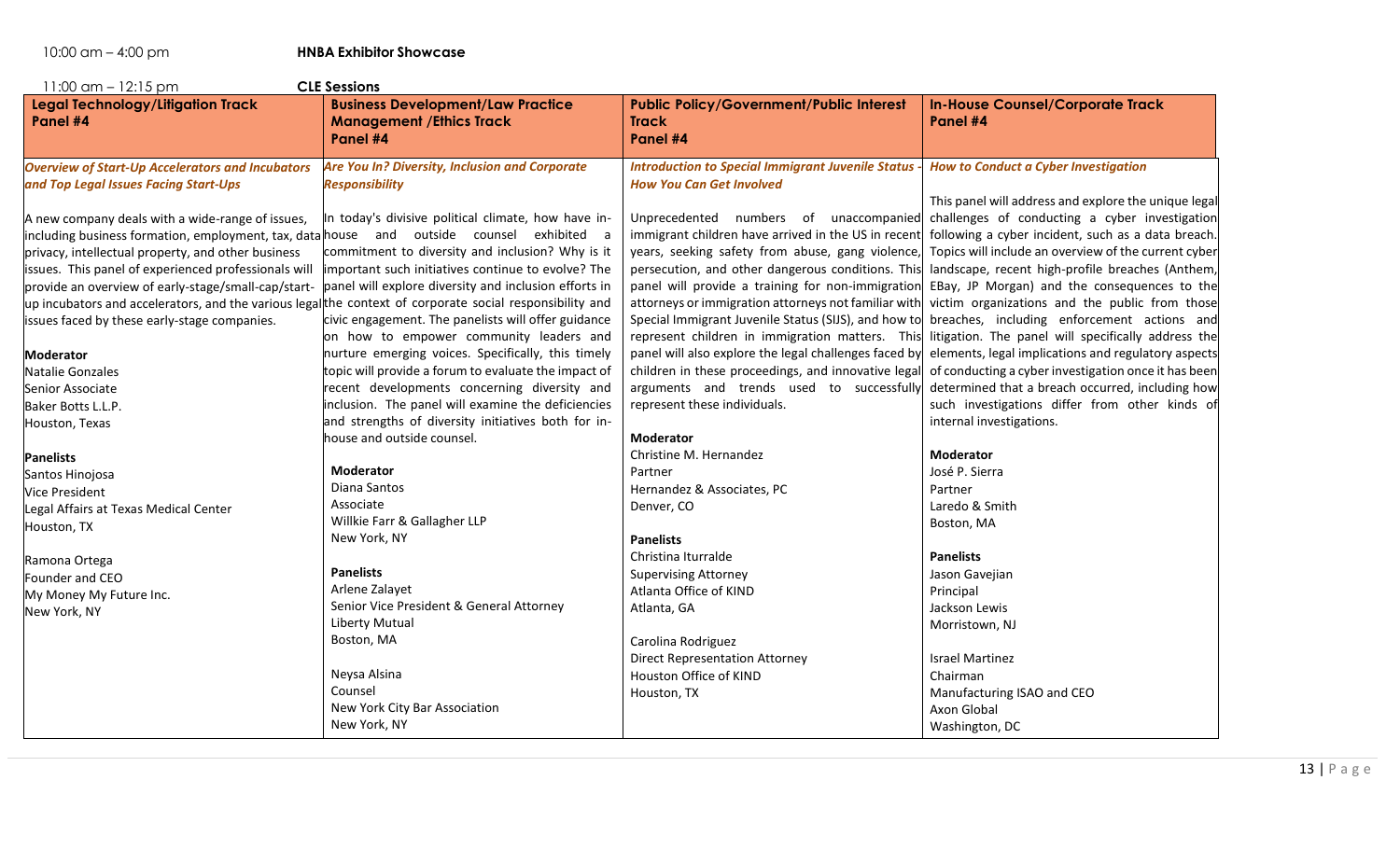|                        | Asker A. Saeed                                                                                                                                                                                                                                                                                                                                                                                                                                                                                                                                                                                                                                                                                                                                                                                                                                                                                                                                                                                                                                                                                                                                                                                                                                                                                                                                                                                                                                                                                                                                                                                  | Tamara Caban-Ramirez                                                                                                                                                                                                   |                                                                                                                                                                                                                                                                                                                                                                                                                     |
|------------------------|-------------------------------------------------------------------------------------------------------------------------------------------------------------------------------------------------------------------------------------------------------------------------------------------------------------------------------------------------------------------------------------------------------------------------------------------------------------------------------------------------------------------------------------------------------------------------------------------------------------------------------------------------------------------------------------------------------------------------------------------------------------------------------------------------------------------------------------------------------------------------------------------------------------------------------------------------------------------------------------------------------------------------------------------------------------------------------------------------------------------------------------------------------------------------------------------------------------------------------------------------------------------------------------------------------------------------------------------------------------------------------------------------------------------------------------------------------------------------------------------------------------------------------------------------------------------------------------------------|------------------------------------------------------------------------------------------------------------------------------------------------------------------------------------------------------------------------|---------------------------------------------------------------------------------------------------------------------------------------------------------------------------------------------------------------------------------------------------------------------------------------------------------------------------------------------------------------------------------------------------------------------|
|                        |                                                                                                                                                                                                                                                                                                                                                                                                                                                                                                                                                                                                                                                                                                                                                                                                                                                                                                                                                                                                                                                                                                                                                                                                                                                                                                                                                                                                                                                                                                                                                                                                 |                                                                                                                                                                                                                        |                                                                                                                                                                                                                                                                                                                                                                                                                     |
|                        | Director of Diversity & Inclusion                                                                                                                                                                                                                                                                                                                                                                                                                                                                                                                                                                                                                                                                                                                                                                                                                                                                                                                                                                                                                                                                                                                                                                                                                                                                                                                                                                                                                                                                                                                                                               | Owner                                                                                                                                                                                                                  |                                                                                                                                                                                                                                                                                                                                                                                                                     |
|                        | Fried Frank                                                                                                                                                                                                                                                                                                                                                                                                                                                                                                                                                                                                                                                                                                                                                                                                                                                                                                                                                                                                                                                                                                                                                                                                                                                                                                                                                                                                                                                                                                                                                                                     | Caban-Ramirez Law Firm, LLC                                                                                                                                                                                            |                                                                                                                                                                                                                                                                                                                                                                                                                     |
|                        | New York, NY                                                                                                                                                                                                                                                                                                                                                                                                                                                                                                                                                                                                                                                                                                                                                                                                                                                                                                                                                                                                                                                                                                                                                                                                                                                                                                                                                                                                                                                                                                                                                                                    | Minneapolis, MN                                                                                                                                                                                                        |                                                                                                                                                                                                                                                                                                                                                                                                                     |
|                        |                                                                                                                                                                                                                                                                                                                                                                                                                                                                                                                                                                                                                                                                                                                                                                                                                                                                                                                                                                                                                                                                                                                                                                                                                                                                                                                                                                                                                                                                                                                                                                                                 |                                                                                                                                                                                                                        |                                                                                                                                                                                                                                                                                                                                                                                                                     |
|                        | Andrés Acebo                                                                                                                                                                                                                                                                                                                                                                                                                                                                                                                                                                                                                                                                                                                                                                                                                                                                                                                                                                                                                                                                                                                                                                                                                                                                                                                                                                                                                                                                                                                                                                                    |                                                                                                                                                                                                                        |                                                                                                                                                                                                                                                                                                                                                                                                                     |
|                        |                                                                                                                                                                                                                                                                                                                                                                                                                                                                                                                                                                                                                                                                                                                                                                                                                                                                                                                                                                                                                                                                                                                                                                                                                                                                                                                                                                                                                                                                                                                                                                                                 |                                                                                                                                                                                                                        |                                                                                                                                                                                                                                                                                                                                                                                                                     |
|                        | Counsel                                                                                                                                                                                                                                                                                                                                                                                                                                                                                                                                                                                                                                                                                                                                                                                                                                                                                                                                                                                                                                                                                                                                                                                                                                                                                                                                                                                                                                                                                                                                                                                         |                                                                                                                                                                                                                        |                                                                                                                                                                                                                                                                                                                                                                                                                     |
|                        | Cleary Giacobbe Alfieri Jacobs                                                                                                                                                                                                                                                                                                                                                                                                                                                                                                                                                                                                                                                                                                                                                                                                                                                                                                                                                                                                                                                                                                                                                                                                                                                                                                                                                                                                                                                                                                                                                                  |                                                                                                                                                                                                                        |                                                                                                                                                                                                                                                                                                                                                                                                                     |
|                        | Matawan, New Jersey                                                                                                                                                                                                                                                                                                                                                                                                                                                                                                                                                                                                                                                                                                                                                                                                                                                                                                                                                                                                                                                                                                                                                                                                                                                                                                                                                                                                                                                                                                                                                                             |                                                                                                                                                                                                                        |                                                                                                                                                                                                                                                                                                                                                                                                                     |
|                        |                                                                                                                                                                                                                                                                                                                                                                                                                                                                                                                                                                                                                                                                                                                                                                                                                                                                                                                                                                                                                                                                                                                                                                                                                                                                                                                                                                                                                                                                                                                                                                                                 |                                                                                                                                                                                                                        |                                                                                                                                                                                                                                                                                                                                                                                                                     |
| $12:15$ pm $-12:45$ pm |                                                                                                                                                                                                                                                                                                                                                                                                                                                                                                                                                                                                                                                                                                                                                                                                                                                                                                                                                                                                                                                                                                                                                                                                                                                                                                                                                                                                                                                                                                                                                                                                 | Networking Lunch & Presentation of the HNBA Latina Commission Primeras Abogadas Award<br>The Latina Commission is proudly hosting its 8th annual Awards Luncheon & Plenary during the 2017 HNBA Annual Convention. The | inaugural Awards Luncheon was launched at the 2009 HNBA Annual Convention in Albuquerque, New Mexico. During the luncheon, the<br>Commission recognizes the contributions of inspiring Latina trailblazers in the United States by presenting them with the distinguished Latina<br>Commission Award. This year's Latina Commission award will be presented to California distinguished attorney, Deborah Escobedo. |
| $12:45$ pm $-2:00$ pm  | HNBA LATINA COMMISSION PLENARY: Lessons in Political Leadership: Latina Movers & Shakers - Harnessing our Power to Increase our<br>Civic and Political Representation in State & Federal Government - Sponsored by Walmart<br>It is no secret that Latinas are grossly underrepresented in elected and appointed office. Currently, Latinas make up only 1.3 percent of<br>state legislators and 1.6 percent of members of Congress. This results in a small population of Latina role models from which to draw<br>inspiration, and consequently serves to limit the Latina candidate pool. We are at a critical turning point in history where Latinos are a<br>key part of our nation's economic growth and shared prosperity, yet our civic and political representation leaves a lot to be desired.<br>Join us for this Latinas Movers & Shakers in Politics Fireside Chat, where you will learn the stories of leading Latina leaders in politics and<br>government. This panel provides visible role models and identifies the tools needed to start a career in politics. Panelists will share lessons<br>learned on their way to the top, and best practices to achieve what it takes to make it and stay in politics to make a difference for the<br>Hispanic community. These trailblazers will also share strategies to bolster Latino representation at the decision-making tables where our<br>voices matter most. We will leave understanding how to harness the opportunity that comes with our demographic growth and create<br>real impact and influence in American society. |                                                                                                                                                                                                                        |                                                                                                                                                                                                                                                                                                                                                                                                                     |
|                        | <b>Panelists</b>                                                                                                                                                                                                                                                                                                                                                                                                                                                                                                                                                                                                                                                                                                                                                                                                                                                                                                                                                                                                                                                                                                                                                                                                                                                                                                                                                                                                                                                                                                                                                                                |                                                                                                                                                                                                                        |                                                                                                                                                                                                                                                                                                                                                                                                                     |
|                        | Hon. Sonia Chang-Diaz                                                                                                                                                                                                                                                                                                                                                                                                                                                                                                                                                                                                                                                                                                                                                                                                                                                                                                                                                                                                                                                                                                                                                                                                                                                                                                                                                                                                                                                                                                                                                                           |                                                                                                                                                                                                                        |                                                                                                                                                                                                                                                                                                                                                                                                                     |
|                        |                                                                                                                                                                                                                                                                                                                                                                                                                                                                                                                                                                                                                                                                                                                                                                                                                                                                                                                                                                                                                                                                                                                                                                                                                                                                                                                                                                                                                                                                                                                                                                                                 |                                                                                                                                                                                                                        |                                                                                                                                                                                                                                                                                                                                                                                                                     |
|                        | <b>State Senator</b>                                                                                                                                                                                                                                                                                                                                                                                                                                                                                                                                                                                                                                                                                                                                                                                                                                                                                                                                                                                                                                                                                                                                                                                                                                                                                                                                                                                                                                                                                                                                                                            |                                                                                                                                                                                                                        |                                                                                                                                                                                                                                                                                                                                                                                                                     |
|                        | <b>State of Massachusetts</b>                                                                                                                                                                                                                                                                                                                                                                                                                                                                                                                                                                                                                                                                                                                                                                                                                                                                                                                                                                                                                                                                                                                                                                                                                                                                                                                                                                                                                                                                                                                                                                   |                                                                                                                                                                                                                        |                                                                                                                                                                                                                                                                                                                                                                                                                     |
|                        | Melisa Lopez Franzen                                                                                                                                                                                                                                                                                                                                                                                                                                                                                                                                                                                                                                                                                                                                                                                                                                                                                                                                                                                                                                                                                                                                                                                                                                                                                                                                                                                                                                                                                                                                                                            |                                                                                                                                                                                                                        |                                                                                                                                                                                                                                                                                                                                                                                                                     |
|                        | President & Co-Founder                                                                                                                                                                                                                                                                                                                                                                                                                                                                                                                                                                                                                                                                                                                                                                                                                                                                                                                                                                                                                                                                                                                                                                                                                                                                                                                                                                                                                                                                                                                                                                          |                                                                                                                                                                                                                        |                                                                                                                                                                                                                                                                                                                                                                                                                     |
|                        | Newpublica, LLC                                                                                                                                                                                                                                                                                                                                                                                                                                                                                                                                                                                                                                                                                                                                                                                                                                                                                                                                                                                                                                                                                                                                                                                                                                                                                                                                                                                                                                                                                                                                                                                 |                                                                                                                                                                                                                        |                                                                                                                                                                                                                                                                                                                                                                                                                     |
|                        |                                                                                                                                                                                                                                                                                                                                                                                                                                                                                                                                                                                                                                                                                                                                                                                                                                                                                                                                                                                                                                                                                                                                                                                                                                                                                                                                                                                                                                                                                                                                                                                                 |                                                                                                                                                                                                                        |                                                                                                                                                                                                                                                                                                                                                                                                                     |
|                        | Minneapolis, MN                                                                                                                                                                                                                                                                                                                                                                                                                                                                                                                                                                                                                                                                                                                                                                                                                                                                                                                                                                                                                                                                                                                                                                                                                                                                                                                                                                                                                                                                                                                                                                                 |                                                                                                                                                                                                                        |                                                                                                                                                                                                                                                                                                                                                                                                                     |
|                        | Hon. Brenda Lopez                                                                                                                                                                                                                                                                                                                                                                                                                                                                                                                                                                                                                                                                                                                                                                                                                                                                                                                                                                                                                                                                                                                                                                                                                                                                                                                                                                                                                                                                                                                                                                               |                                                                                                                                                                                                                        |                                                                                                                                                                                                                                                                                                                                                                                                                     |
|                        | State Representative                                                                                                                                                                                                                                                                                                                                                                                                                                                                                                                                                                                                                                                                                                                                                                                                                                                                                                                                                                                                                                                                                                                                                                                                                                                                                                                                                                                                                                                                                                                                                                            |                                                                                                                                                                                                                        |                                                                                                                                                                                                                                                                                                                                                                                                                     |
|                        | State of Georgia                                                                                                                                                                                                                                                                                                                                                                                                                                                                                                                                                                                                                                                                                                                                                                                                                                                                                                                                                                                                                                                                                                                                                                                                                                                                                                                                                                                                                                                                                                                                                                                |                                                                                                                                                                                                                        |                                                                                                                                                                                                                                                                                                                                                                                                                     |
|                        |                                                                                                                                                                                                                                                                                                                                                                                                                                                                                                                                                                                                                                                                                                                                                                                                                                                                                                                                                                                                                                                                                                                                                                                                                                                                                                                                                                                                                                                                                                                                                                                                 |                                                                                                                                                                                                                        |                                                                                                                                                                                                                                                                                                                                                                                                                     |
|                        |                                                                                                                                                                                                                                                                                                                                                                                                                                                                                                                                                                                                                                                                                                                                                                                                                                                                                                                                                                                                                                                                                                                                                                                                                                                                                                                                                                                                                                                                                                                                                                                                 |                                                                                                                                                                                                                        |                                                                                                                                                                                                                                                                                                                                                                                                                     |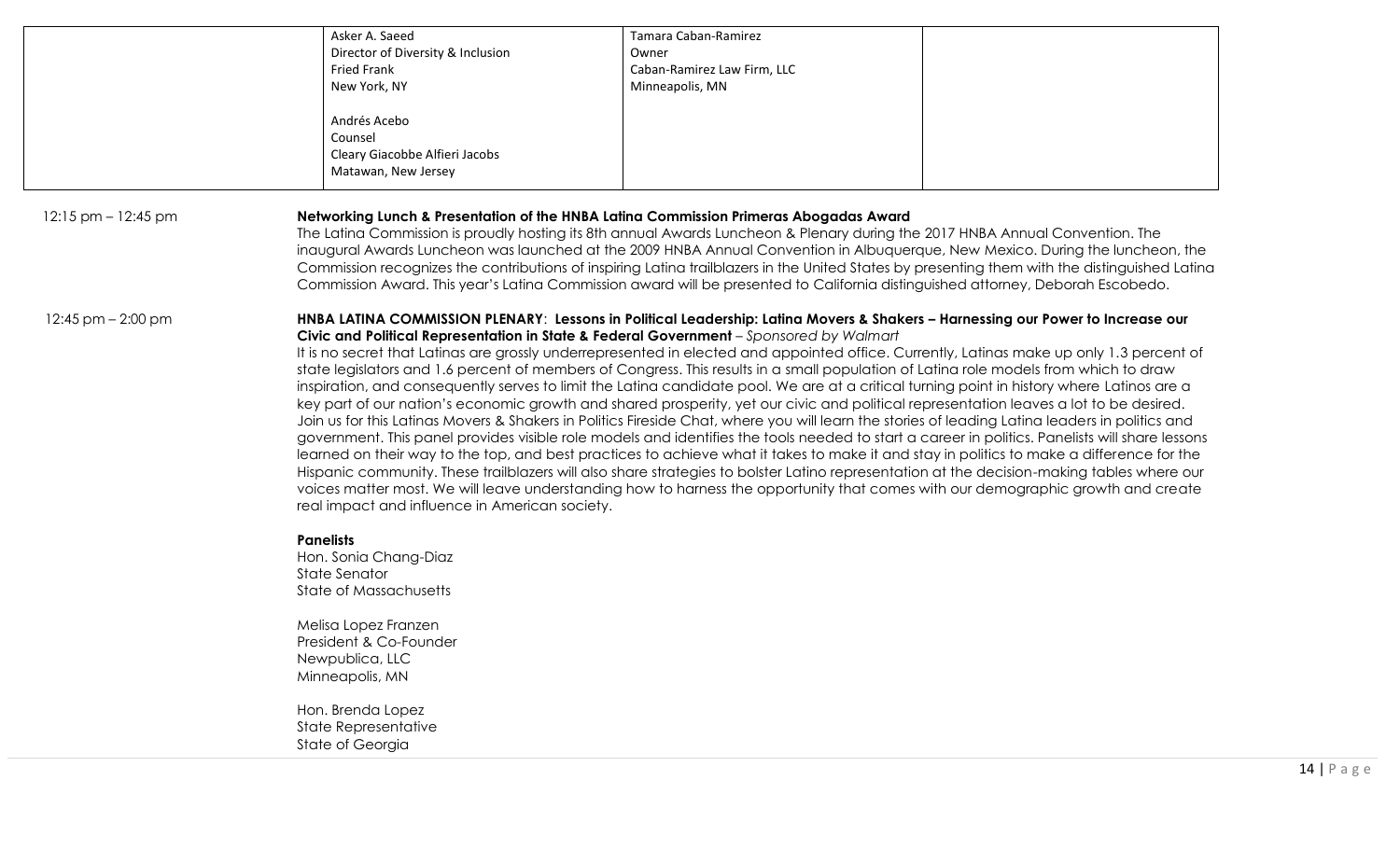| $2:15$ pm $-3:30$ pm                                      | <b>CLE Sessions</b>                                 |                                                                                          |                                                     |
|-----------------------------------------------------------|-----------------------------------------------------|------------------------------------------------------------------------------------------|-----------------------------------------------------|
| Legal Technology/Litigation Track                         | <b>Business Development/Law Practice</b>            | <b>Public Policy/Government/Public Interest</b>                                          | <b>In-House Counsel/Corporate Track</b>             |
| Panel #5                                                  | <b>Management/Ethics Track</b>                      | <b>Track</b>                                                                             | Panel #5                                            |
|                                                           | Panel #5                                            | Panel #5                                                                                 |                                                     |
| <b>What is the Future of Class Action Litigation?</b>     | <b>Successfully Navigating Parallel Proceedings</b> | Policing and Criminalization Issues in Latino/aChanging Workplaces - Changing Employment |                                                     |
|                                                           |                                                     | <b>Communities</b>                                                                       | Laws                                                |
| Leading practitioners discuss the complexities and        | In various areas of criminal law, including, for    |                                                                                          |                                                     |
| recent developments impacting class action                | example, False Claims Act, FCPA, FDA, and           | This panel will discuss a wide range of emerging                                         | The panelists will discuss their experiences and    |
| litigation, including the U.S. Supreme Court's            | securities cases, the government often              | and cutting-edge policing and criminal justice                                           | challenges in balancing changes in our current work |
| decisions in: (1) Campbell-Ewald v. Gomez, that an        | commences a civil or regulatory case or             | issues experienced in Latino communities from                                            | environments with changing employment laws          |
| unaccepted offer of complete relief does not moot a       | investigation to run concurrent with an ongoing     | use-of-force policies to decriminalization efforts to                                    | involving a range of issues such as remote work     |
| plaintiff's claim; (2) Spokeo, Inc. v. Robins, that       | criminal investigation. Even when it does not, a    | reduce mass incarceration. In addition to issues                                         | arrangements, gender identity, equal pay,           |
| violation of a statute is not alone sufficient to satisfy | government criminal investigation in these areas    | that affect Latinos broadly, we will focus on                                            | state/county mandated sick leave laws, disability   |
| Article III standing requirements; and (3) Bristol        | may lead to private civil lawsuits. Attorneys that  | vulnerable Latino populations like immigrants,                                           | accommodation, etc. Given our changing and          |
| Myers Squib v. Superior Court of California, that         | represent companies and individuals facing such a   | returning felons, LGBT people and sex workers. The                                       | modern day workplaces; new government               |
| California could not exercise specific jurisdiction       | situation must carefully balance the at-times       | panel and audience will discuss the impact of legal                                      | administration, and changing leaders of federal     |
| over the defendant with respect to non-resident           | competing interests of the client in the different  | and policy issues on our communities from various                                        | agencies who enforce employment laws. This panel    |
| claims, which did not arise out of activities within      | forums and avoid potential pitfalls, such as        | points of engagement with the criminal justice                                           | will provide participants not only a crucial update |
| the forum state. Further, our panelists will assess       | inadvertently waiving a privilege by the actions    | system and law and immigration enforcement.                                              | on current employment laws, but a relevant          |
| the continued evolution of class action litigation,       | taken in one proceeding. The panel will discuss     | Panelists will explore strategies that attorneys and                                     | presentation on future trends and expected          |
| including the potential impact of the Fairness in         | strategies for successfully navigating parallel     | advocates can use in representing Latino clients                                         | changes in our continuously evolving workplaces.    |
| Class Action Litigation Act's heightened procedural       | proceedings, handling discovery issues, protecting  | and organizing our community members. Finally,                                           |                                                     |
| requirements and decreased attorney fee awards, as        | client privileges, and opportunities for using the  | panelists will discuss lessons learned in our                                            | <b>Moderator</b>                                    |
| well as the hurdles presented by the evolving             | different proceedings to the client's advantage.    | strategies including advancing legal arguments and                                       | Monica Torrez-Pfister                               |
| application of "ascertainability".                        | The panel presentation will strengthen the future   | theories, community advocacy, changing the                                               | Senior Corporate Counsel                            |
|                                                           | of law by helping practitioners navigate the        | culture of law enforcement and the idea of building                                      | TrueBlue, Inc.                                      |
| <b>Moderator</b>                                          | dynamics of dual investigations.                    | trust and mutual respect between police and                                              | Tacoma, WA                                          |
| Javier Flores                                             |                                                     | communities.                                                                             |                                                     |
| Partner                                                   | <b>Moderator</b>                                    |                                                                                          | <b>Panelists</b>                                    |
| Manion Gaynor & Manning                                   | Carlos F. Ortiz                                     | <b>Moderator</b>                                                                         | Guillermo Escobedo                                  |
| Boston, MA                                                | Partner & Co-Chair, White Collar Defense &          | Danny Montes                                                                             | Principal - Jackson Lewis P.C.                      |
|                                                           | <b>Investigations Practice</b>                      | <b>Alliances Director</b>                                                                | San Diego, CA                                       |
| <b>Panelists</b>                                          | <b>Blank Rome LLP</b>                               | Californians for Safety and Justice                                                      |                                                     |
| Erin Oglesbay                                             | New York, NY                                        | Los Angeles, CA                                                                          | Eric De Los Santos                                  |
| Director Counsel - Litigation                             |                                                     |                                                                                          | <b>Associate General Counsel</b>                    |
| <b>Target Corporation</b>                                 | <b>Panelists</b>                                    | <b>Panelists</b>                                                                         | TrueBlue, Inc.                                      |
| Minneapolis, MN                                           | Hasan Ibrahim                                       | Vanessa Del Valle                                                                        | Seattle, WA                                         |
|                                                           | Chief Legal Officer and Vice President              | Clinical Assistant Professor of Law                                                      |                                                     |
|                                                           | <b>Prudential Advisors</b>                          | Northwestern Pritzker School of Law                                                      |                                                     |
|                                                           | Newark, NJ                                          | Chicago, IL                                                                              |                                                     |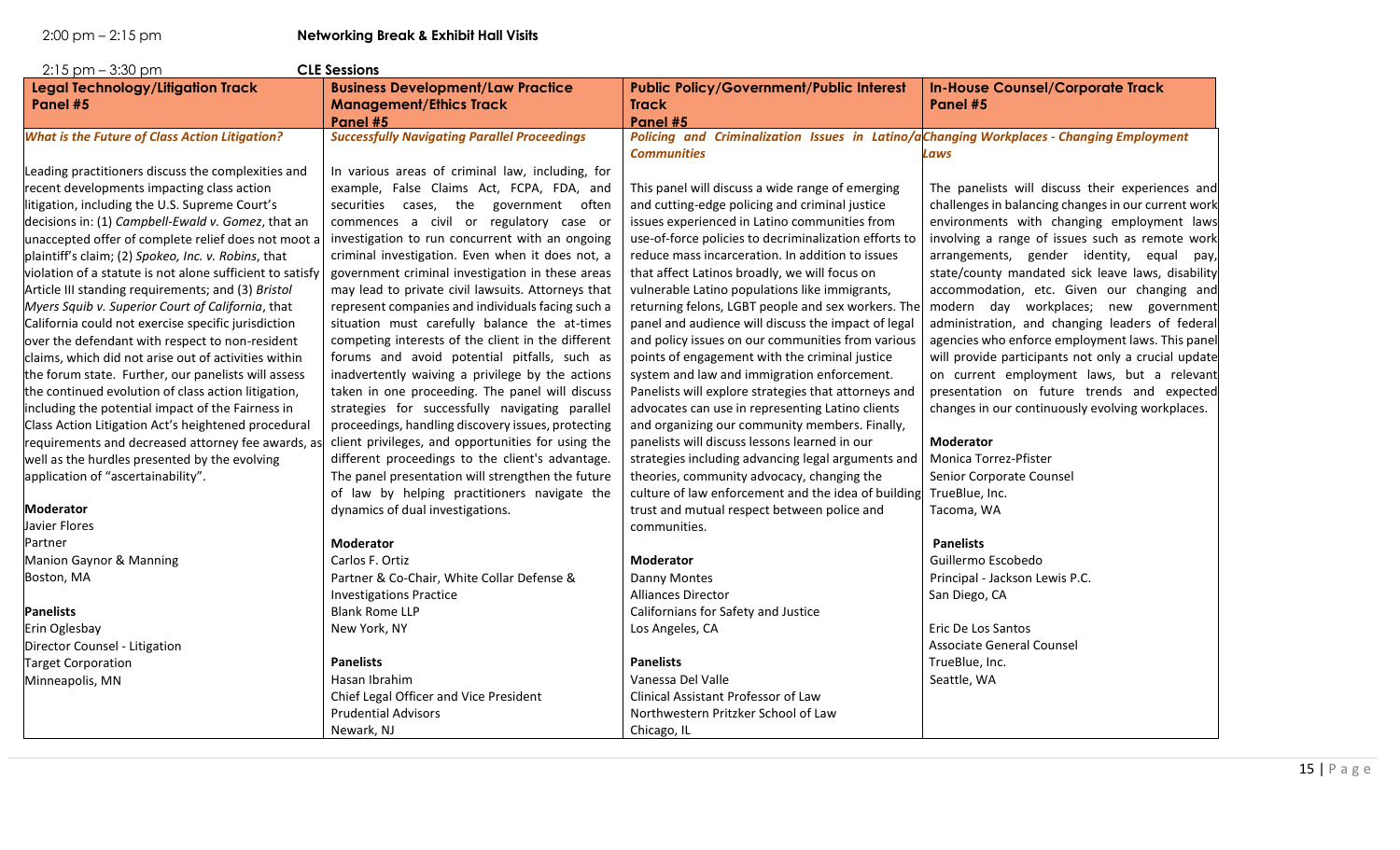| William A. Delgado             | Wifredo A. Ferrer                                 | <b>Richard Saenz</b>                        | Zahira Diaz-Vazquez                            |
|--------------------------------|---------------------------------------------------|---------------------------------------------|------------------------------------------------|
| Partner                        | Partner                                           | Staff Attorney, Criminal Justice and Police | Associate Vice-President, Senior Legal Counsel |
| Willenken Wilson Loh & Delgado | Holland & Knight                                  | <b>Misconduct Strategist</b>                | AT&T Services, Inc.                            |
| Los Angeles, CA                | Miami, FL                                         | Lambda Legal                                | Atlanta, GA                                    |
|                                |                                                   | New York, NY                                |                                                |
|                                | Ricardo Solano Jr.                                |                                             | Andrea G. Baran                                |
|                                | Partner                                           | Narciso "Nick" A. Rodriguez-Cayro           | <b>Regional Attorney</b>                       |
|                                | Friedman Kaplan Seidler & Adelman                 | Shareholder                                 | Equal Employment Opportunity Commission, St.   |
|                                | Newark, NJ                                        | Stevens & Lee                               | Louis District                                 |
|                                |                                                   | Harrisburg, PA                              | St. Louis, MO                                  |
|                                | <b>Mayling Blanco</b>                             | Kira Romero-Craft                           |                                                |
|                                | Partner                                           | Associate Counsel                           | Melissa C. Rodriguez                           |
|                                | <b>Blank Rome</b>                                 | Latino Justice PRLDEF                       | Partner                                        |
|                                | New York, NY                                      | Orlando, FL                                 | Morgan, Lewis & Bockius                        |
|                                |                                                   |                                             | New York, NY                                   |
|                                | Natasha Trifun                                    |                                             |                                                |
|                                | Associate                                         |                                             |                                                |
|                                | King & Spalding<br>Atlanta, GA                    |                                             |                                                |
|                                |                                                   |                                             |                                                |
| $3:30$ pm $-3:45$ pm           | <b>Networking Break &amp; Exhibit Hall Visits</b> |                                             |                                                |
| $6:30$ pm $- 7:30$ pm          | <b>HNBA Pre-Gala Reception</b>                    |                                             |                                                |
| $7:30$ pm $-12:00$ am          | <b>HNBA Gala Dinner and Afterhours</b>            |                                             |                                                |
|                                |                                                   |                                             |                                                |
|                                |                                                   | Saturday, September 9, 2017                 |                                                |
| $8:00$ am $-$ 9:00 am          | <b>Friends of Bill meeting</b>                    |                                             |                                                |

- 9:00 am 9:30 am **HNBA Youth Symposium Registration and Breakfast**
- 9:30 am 9:35 am **Introduction to HNBA Youth Symposium (YS)**
- 9:40 am 10:30 am **YS: Why Law School May Be the Right Choice for You & How You Can Get There**
- 10:30 am 10:35 am **YS Break**
- 10:35 am 12:15 pm **YS: What Can You Do with a Law Degree: Careers After Law School** Brief Descriptions followed by "Speed Mentoring" breakouts: Transactional Practice (M&A, Real Estate, Contracts), Government (Agency, Attorney General's Office, US Attorney Office), Immigration, Litigation, Environmental, Corporate, and Non-Profit